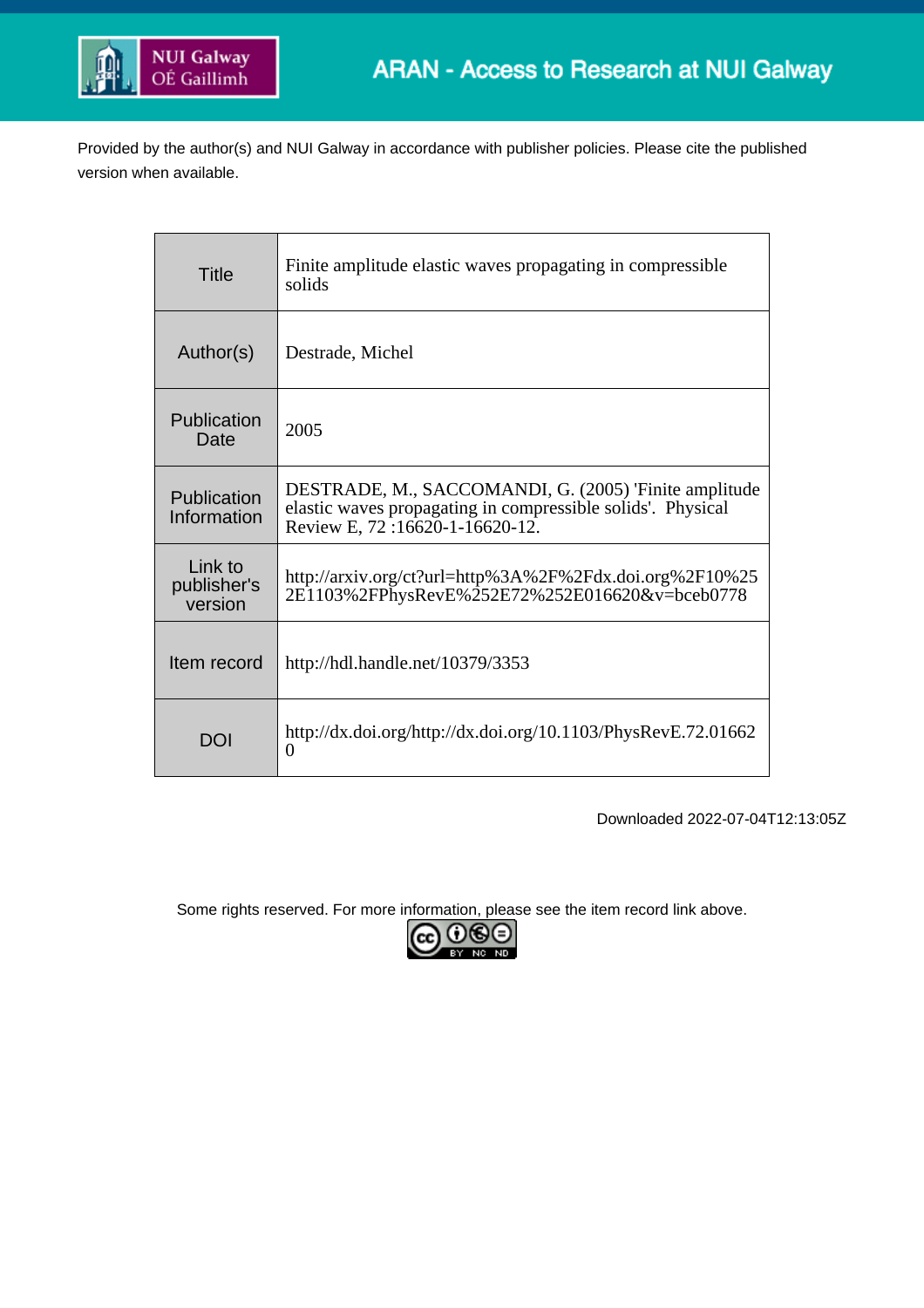# Finite amplitude elastic waves propagating in compressible solids

Michel Destrade & Giuseppe Saccomandi

2005

#### Abstract

The paper studies the interaction of a longitudinal wave with transverse waves in general isotropic and unconstrained hyperelastic materials, including the possibility of dissipation. The dissipative term chosen is similar to the classical stress tensor describing a Stokesian fluid and is commonly used in nonlinear acoustics. The aim of this research is to derive the corresponding general equations of motion, valid for any possible form of the strain energy function and to investigate the possibility of obtaining some general and exact solutions to these equations by reducing them to a set of ordinary differential equations. Then the reductions can lead to some exact closed-form solutions for special classes of materials (here the examples of the Hadamard, Blatz-Ko, and power-law strain energy densities are considered, as well as fourth-order elasticity). The solutions derived are in a time/space separable form and may be interpreted as generalized oscillatory shearing motions and generalized sinusoidal standing waves. By means of standard methods of dynamical systems theory, some peculiar properties of waves propagating in compressible materials are uncovered, such as for example, the emergence of destabilizing effects. These latter features exist for highly nonlinear strain energy functions such as the relatively simple power-law strain energy, but they cannot exist in the framework of fourth-order elasticity.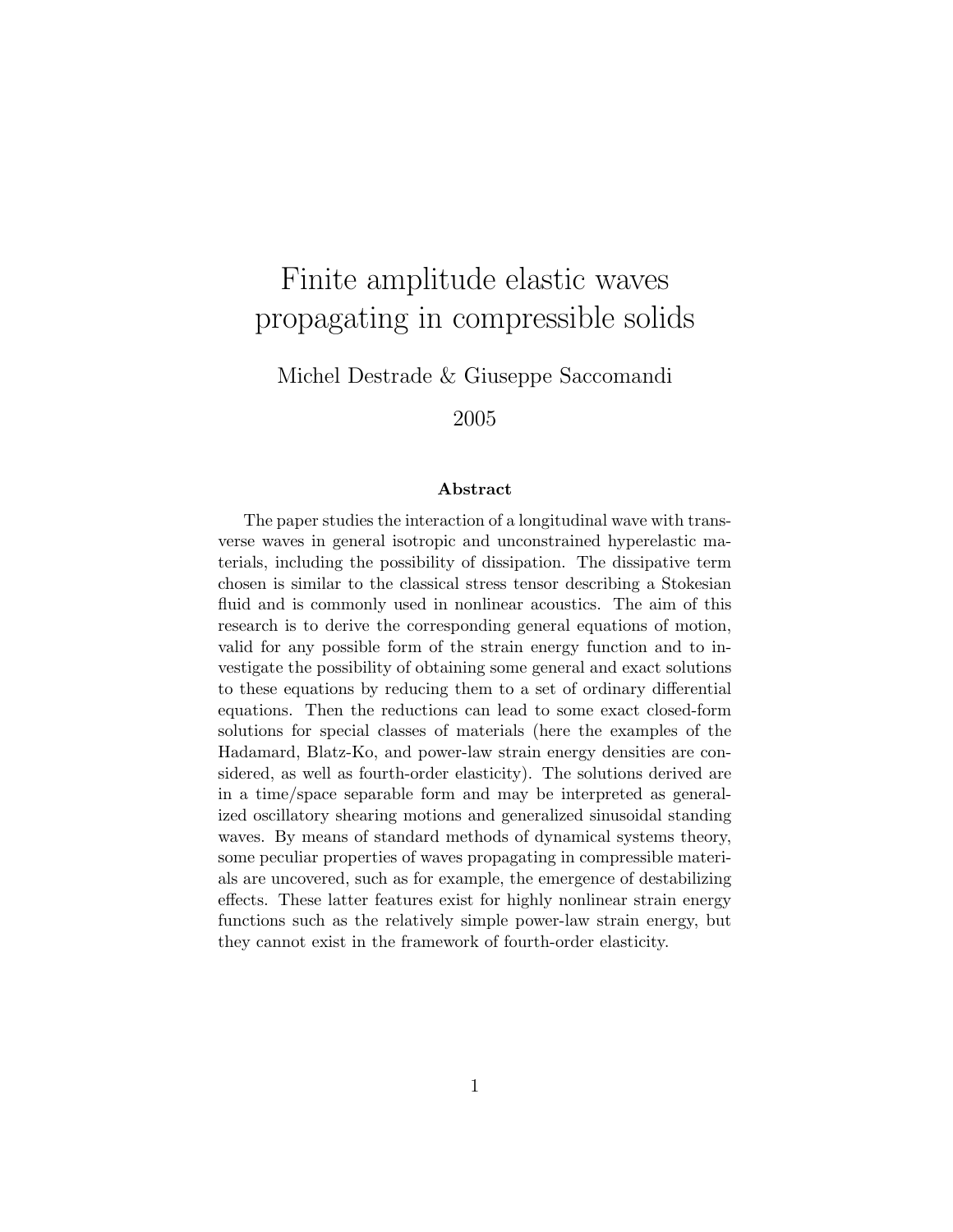### 1 Introduction

Nonlinear elastic wave propagation is a subject of considerable interest for many natural and industrial applications such as seismology [55], soft tissue acoustics [50], or the dynamics of elastomers [41]. A detailed study of the theoretical issues associated with wave phenomena forms the basis of our understanding of important non-destructive and non-invasive techniques of investigation such as for instance, the technique of transient elastography for the analysis of soft solids [20]. The mathematics of wave phenomena is still an active subject of research where many outstanding problems are waiting for a definitive systematic treatment. Many papers are devoted to the study of nonlinear elastic wave propagation and a recent summary on the status of contemporary research on the subject can be found in the authoritative review by Norris [47], while an account of the mathematics of hyperbolic conservation laws can be found in a book by Dafermos [23].

It is important to note that in most studies of nonlinear acoustics, the investigation is usually restricted to weakly nonlinear waves. Indeed, for materials such as metals, rocks, or ceramics, the ratio of the dynamic displacement to the wavelength is a small parameter and so, the theories of third-order elasticity or of fourth-order elasticity seem to be sufficient to account for the nonlinear effects observed in experimental tests. The situation is however completely different when we consider elastomeric materials such as those used for vibration isolators or automobile tires, and when we consider biological materials such as arterial walls or glands, under physiological or pathological conditions. The deformation rates occurring in these materials are so large that their behavior will differ significantly not only from the behavior predicted by the linear theory of elasticity, but also from the behavior predicted by the weakly nonlinear theories. It should therefore be important to be able to derive and to investigate the general equations governing the propagation of finite amplitude longitudinal and transverse waves in the context of full nonlinear elasticity, which recovers the weakly nonlinear case as a special case. Moreover, recent researches in the constitutive behavior of rubber-like material indicate that the stiffening effect, a peculiar but real phenomenon occurring at very large strains, cannot be described accurately when the full polynomial strain energy function is approximated; also, high order polynomial theories may give rise to numerical difficulties in the fitting of the material parameters with the experimental data and to artificial instability phenomena (see Pucci and Saccomandi [51] and Ogden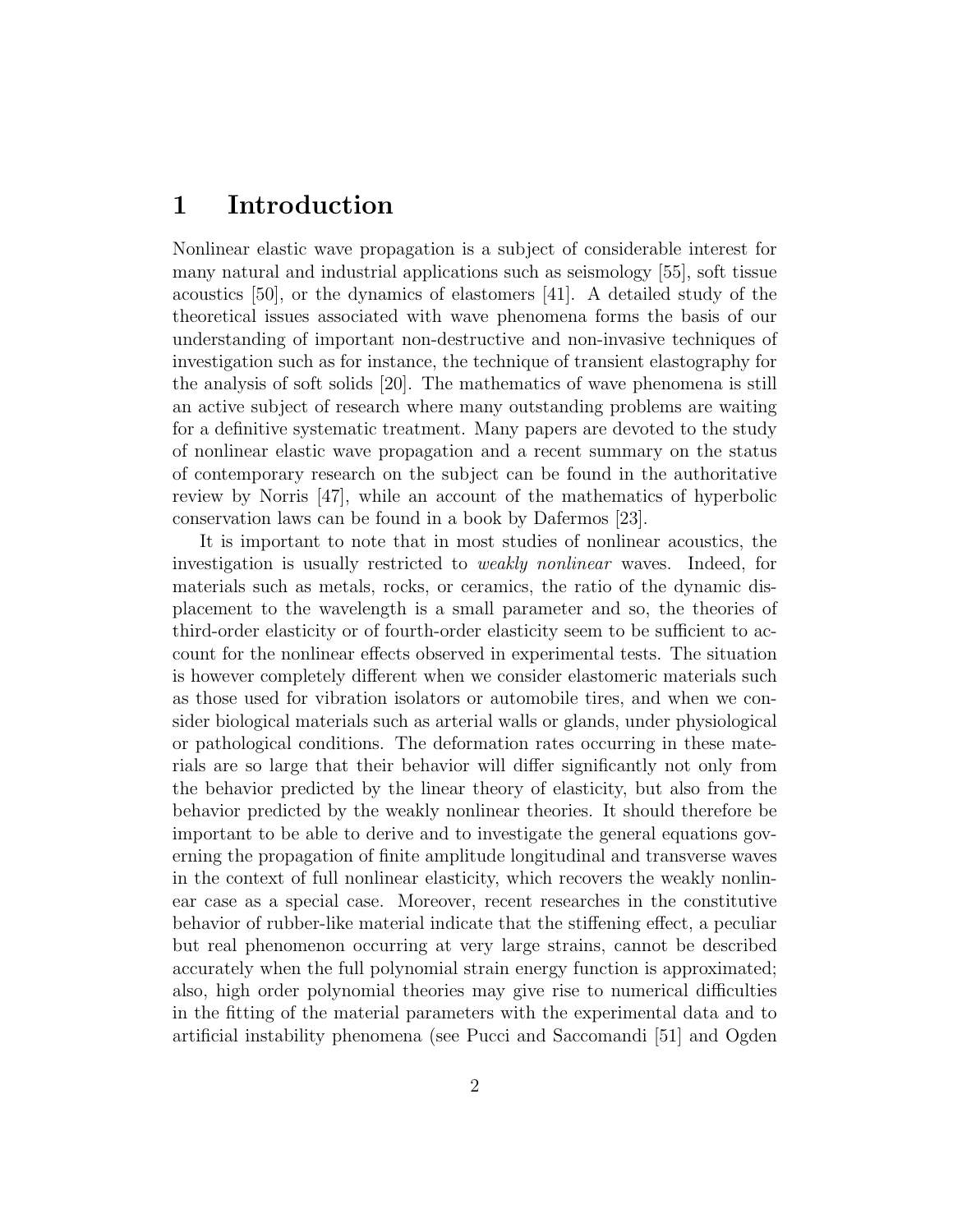et al. [49]).

These considerations have led to the present paper which is devoted to the study of the interaction of a longitudinal wave with transverse waves in general isotropic and unconstrained hyperelastic materials and this also when *dissipation* is taken into account. The aim of our research is first, to derive the corresponding general equations of motion, valid for any possible form of the strain energy function; second, to investigate the possibility of obtaining some general and exact solutions to these equations by reducing the specific field equations to a set of ordinary differential equations; and third, to provide, using these reductions, some exact closed-form solutions for special classes of materials.

To the best of our knowledge, previous studies taking systematically into account the full nonlinear equations of motion have generally been restricted to the formal theory of singular surfaces and of acceleration waves. These studies stem from the fundamental researches initiated by Hadamard [30] in 1903 and were advanced mainly by Ericksen, by Thomas, and by Truesdell in the 1950s and 1960s (see for example Truesdell [58] and the review by Chen [22]). They show that the conjunction of the nonlinearity in the material response and of the hyperbolic nature of the governing equations (in the purely elastic case) leads inevitably to shock formation. The results obtained are general and exact but they are formal results: in effect, no solution is found explicitly but rather, conditions are given that have to be fulfilled by solutions, if they exist.

In contrast, the present article focuses on the explicit determination of solutions. Our investigation is directly related to the celebrated finite amplitude elastic motions discovered by Carroll [9, 10, 11, 12, 13, 14, 15]. His exact solutions are versatile in their fields of application because they are valid not only for nonlinearly elastic solids, but also for general viscoelastic solids [14], Reiner-Rivlin fluids [14, 15], Stokesian fluids [14], Rivlin-Ericksen fluids [15], liquid crystals [16], dielectrics [17], magnetic materials [18], etc. They also come in a great variety of forms, as circularly-polarized harmonic progressive waves, as motions with sinusoidal time dependence, as motions with sinusoidal space dependence, etc. Recently the present authors [25] extended Carroll's solutions to the case of an incompressible hyperelastic body in rotation, by considering a new synthetic and very effective method based on complex variables. In doing so, they discovered a striking analogy between the equations of motion obtained for a motion general enough to include all of the above motions, and the equations obtained for the motion of a nonlin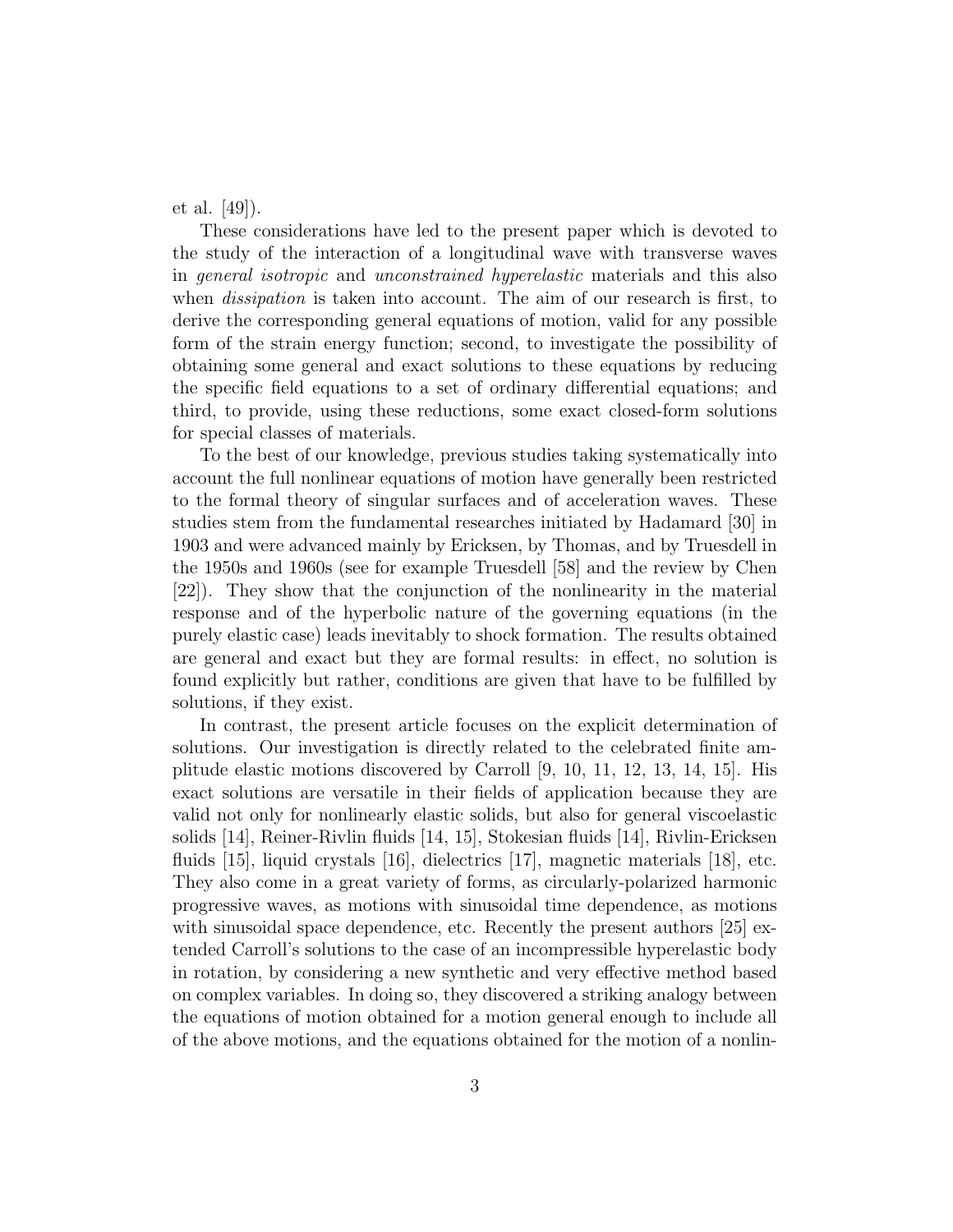ear string, as considered by Rosenau and Rubin [53]. The method used by Rosenau and Rubin shows in a simple and direct way that all (and more) of the different results obtained by Carroll are a direct consequence of material isotropy and of the Galilean invariance of the field equations. This is indeed an explanation for their ubiquity and versatility.

The paper is organized in the following manner. In Section II we lay out the general field equations of nonlinear elasticity. Because dissipation cannot be neglected for most problems in the dynamics of elastomeric materials and of soft tissues, we add a simple inelastic tensor of differential type to the hyperelastic Cauchy stress tensor. This additional term is similar to the classical stress tensor describing a Stokesian fluid; it is the dissipative term introduced by Landau and Lifshitz in their monograph on elasticity theory [43] and it is commonly used in nonlinear acoustics (see Norris [47]). We point out that this term is different from the one used in continuum mechanics as a first approximation of dissipative effects or as a regularization of the hyperbolic equations of nonlinear elastodynamics for example in numerical computations [19]. Then we specialize the equations of motion to the case of one longitudinal wave and two transverse waves. In Section III we seek solutions in time/space separable form and derive nonlinear systems of ordinary differential equations for generalized oscillatory shearing motions and for generalized sinusoidal standing waves. In Section IV, different classes of materials are considered (Hadamard, Blatz-Ko, power-law, fourth-order elasticity) and some exact solutions are provided. Concluding remarks are made in Section V, which recaps the main results. In particular, it is emphasized there that a weak nonlinear elasticity theory (up to the fourth order) cannot account for some wrinkling phenomenon found in the fully nonlinear theory (power-law strain energy).

# 2 Preliminaries

### 2.1 Equations of motion

Consider a hyperelastic body with strain energy density  $\Sigma$ . Let the initial and current coordinates of a point of the body, referred to the same fixed rectangular Cartesian system of axes, be denoted by  $X$  and  $x$ , respectively. Hence a motion of the body is defined by

$$
\mathbf{x} = \mathbf{x}(\mathbf{X}, t). \tag{1}
$$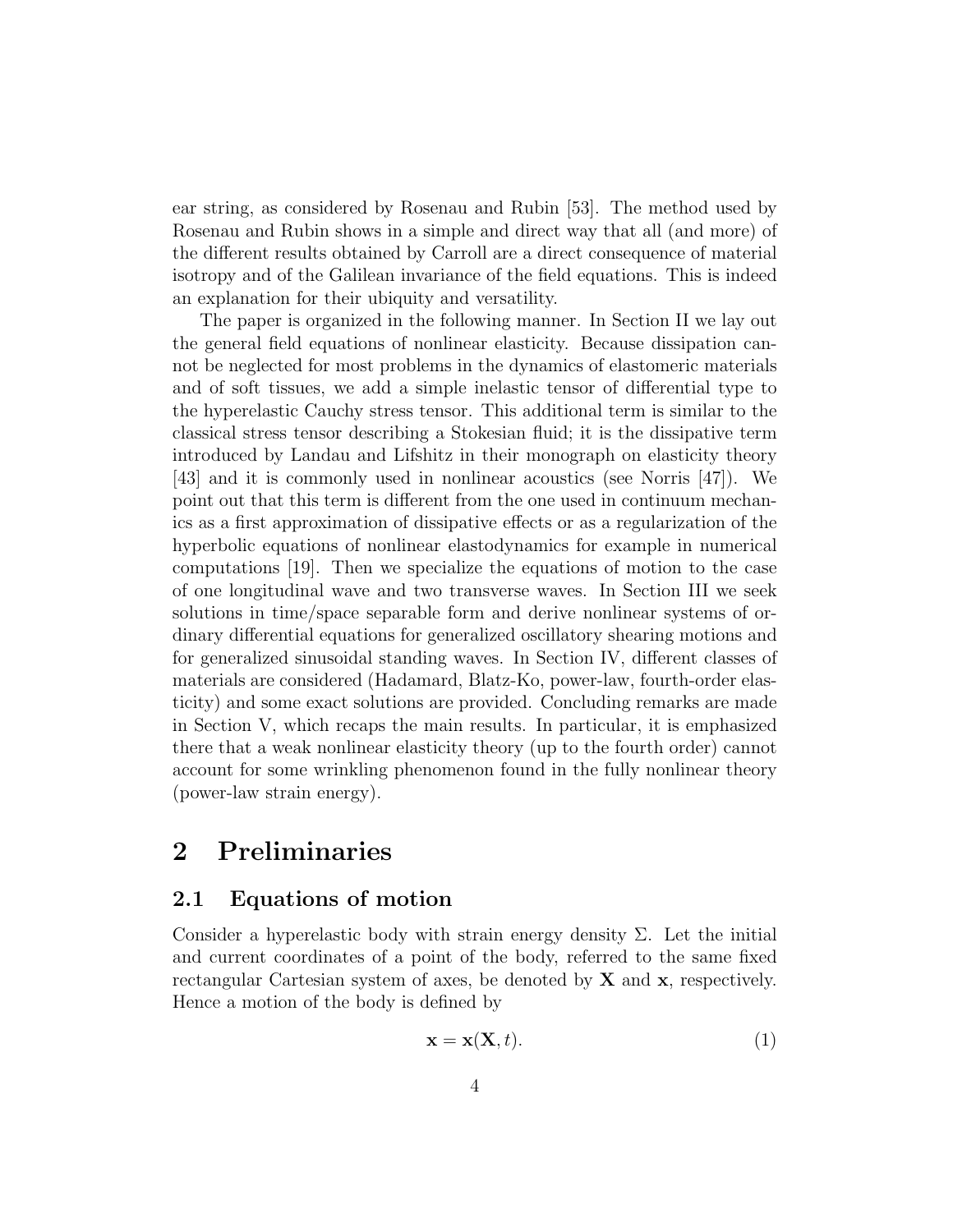The response of a homogeneous compressible isotropic elastic solid to deformations from an undistorted reference configuration is described by the constitutive relation [4],

$$
\mathbf{T}^{E} = 2\left(\frac{I_{2}}{\sqrt{I_{3}}}\frac{\partial \Sigma}{\partial I_{2}} + \sqrt{I_{3}}\frac{\partial \Sigma}{\partial I_{3}}\right)\mathbf{1} + \frac{2}{\sqrt{I_{3}}}\frac{\partial \Sigma}{\partial I_{1}}\mathbf{B} - 2\sqrt{I_{3}}\frac{\partial \Sigma}{\partial I_{2}}\mathbf{B}^{-1},\tag{2}
$$

where  $\mathbf{T}^E$  is the (elastic) Cauchy stress tensor, **1** is the unit tensor, **B** is the left Cauchy-Green strain tensor defined by

$$
\mathbf{B} := \mathbf{F}\mathbf{F}^T,\tag{3}
$$

 $\mathbf{F} := \partial \mathbf{x}/\partial \mathbf{X}$  being the deformation gradient tensor, and  $I_1$ ,  $I_2$ ,  $I_3$  are the first three invariants of B,

$$
I_1 := \text{tr } \mathbf{B}, \quad I_2 := \frac{1}{2} [I_1^2 - \text{tr}(\mathbf{B}^2)], \quad I_3 := \det \mathbf{B}.
$$
 (4)

To describe the simultaneous effects of thermal and viscoelastic dissipation, we introduce the following viscous-like stress tensor [43],

$$
\mathbf{T}^{D} = 2\eta [\dot{\mathbf{E}} - \frac{1}{3} (\text{tr } \dot{\mathbf{E}}) \mathbf{1}] + (\zeta + \chi)(\text{tr } \dot{\mathbf{E}}) \mathbf{1},
$$
\n(5)

where **E** is the Green-Lagrange strain tensor,

$$
\mathbf{E} := \frac{1}{2} (\mathbf{F}^T \mathbf{F} - \mathbf{1}),\tag{6}
$$

and the dot indicates the time derivative. In (5), the constant  $\eta$  (> 0) is the shear viscosity coefficient, the constant  $\zeta$  ( $> 0$ ) is the bulk viscosity coefficient, and the constant  $\chi$  (> 0) is the coefficient related to the thermal properties of the solid (that is, ambient temperature, thermal expansion coefficient, and specific heat).

Let  $\rho$  and  $\rho_0$  denote the mass densities of the body measured in the current configuration and in the reference configuration, respectively. Then the equation of motions, in the absence of body forces, are: div  $(\mathbf{T}^E + \mathbf{T}^D)$  =  $\rho \ddot{\mathbf{x}}$  in current form, or equivalently,

$$
\text{Div}\left[\sqrt{I_3}(\mathbf{T}^E + \mathbf{T}^D)(\mathbf{F}^{-1})^T\right] = \rho_0 \ddot{\mathbf{x}},
$$
\n
$$
\frac{\partial}{\partial X_j}[\sqrt{I_3}(T_{ik}^E + T_{ik}^D)F_{jk}^{-1}] = \rho_0 \frac{\partial^2 x_i}{\partial t^2},
$$
\n(7)

in referential form.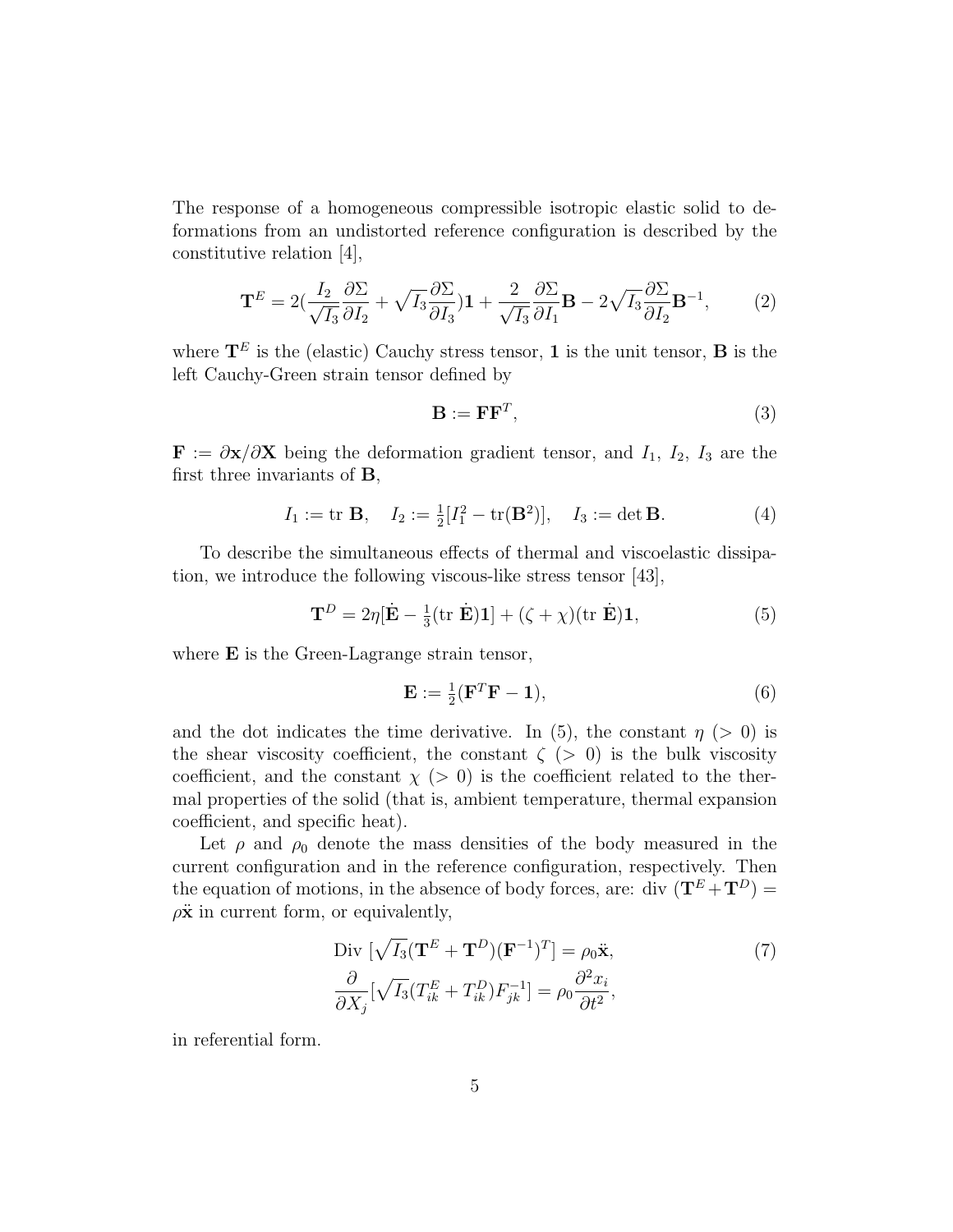#### Remark on the dissipative stress tensor

For incompressible solids, det  $\mathbf{F} = 1$  at all times (so that  $I_3 = 1$  at all times) and an arbitrary spherical pressure term, to be determined from initial and boundary conditions, is introduced so that

$$
\mathbf{T}^{E} + \mathbf{T}^{D} = -p\mathbf{1} + 2\frac{\partial \Sigma}{\partial I_1} \mathbf{B} - 2\frac{\partial \Sigma}{\partial I_2} \mathbf{B}^{-1} + 2\eta \dot{\mathbf{E}},
$$
\n(8)

where  $p = p(\mathbf{x}, t)$  is a Lagrange multiplier. We note that in order to study the propagation of finite amplitude motions in viscoelastic incompressible materials, some authors [34, 35, 24, 36] chose to add to the elastic Cauchy stress tensor a viscous term linear in the stretching tensor D, which is the symmetric part of the velocity gradient tensor  $\dot{F}F^{-1}$ . In other words, they chose to write

$$
\mathbf{T}^{E} + \mathbf{T}^{D} = -p_{*}\mathbf{1} + 2\frac{\partial \Sigma}{\partial I_{1}}\mathbf{B} - 2\frac{\partial \Sigma}{\partial I_{2}}\mathbf{B}^{-1} + 2\nu \mathbf{D},
$$
\n(9)

for some Lagrange multiplier  $p_*$  and for some constant  $\nu$ . However it must be recalled (e.g. Chadwick [21, p.146]) that  $\dot{\mathbf{E}} = \mathbf{F}^T \mathbf{D} \mathbf{F} \neq \mathbf{D}$  in general. Thus we remark, for the time being, that the assumptions (8) and (9) are not equivalent a priori. We discuss these issues further at the end of the next Subsection.

### 2.2 Finite amplitude longitudinal and transverse plane waves

Now we consider the following class of motions,

$$
x = u(X, t), \quad y = Y + v(X, t), \quad z = Z + w(X, t), \tag{10}
$$

which describes the superposition of a transverse wave, polarized in the  $(YZ)$ plane and propagating in the X-direction with a longitudinal wave propagating in the  $X$ -direction. Then,

$$
\begin{bmatrix} \mathbf{F} \end{bmatrix}_{ij} = \begin{bmatrix} u_X & 0 & 0 \\ v_X & 1 & 0 \\ w_X & 0 & 1 \end{bmatrix}, \quad \begin{bmatrix} \mathbf{F}^{-1} \end{bmatrix}_{ij} = \frac{1}{u_X} \begin{bmatrix} 1 & 0 & 0 \\ -v_X & u_X & 0 \\ -w_X & 0 & u_X \end{bmatrix}, \quad (11)
$$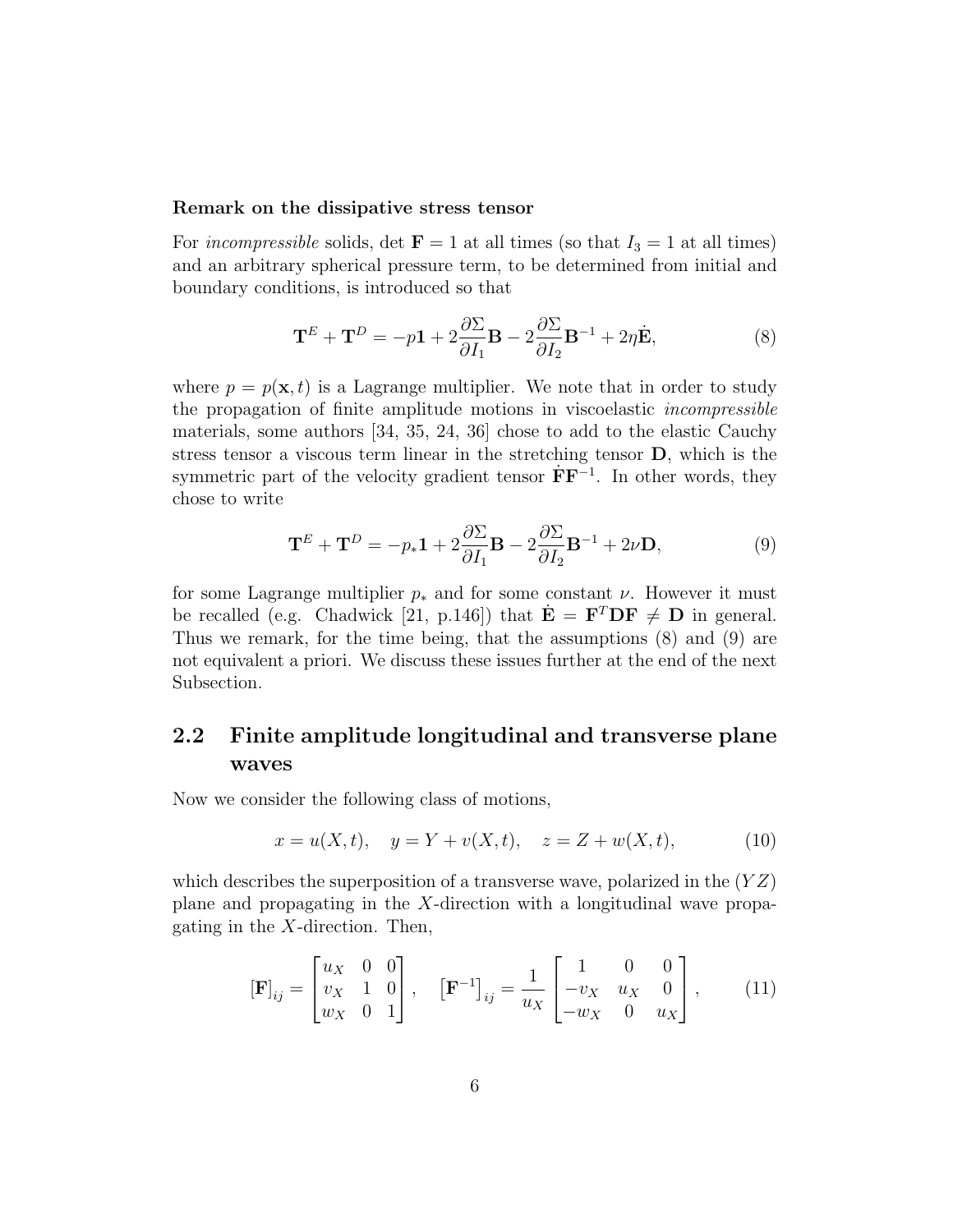and

$$
\[\dot{\mathbf{E}}\]_{ij} = \frac{1}{2} \begin{bmatrix} (u_X^2 + v_X^2 + w_X^2)_t & v_{Xt} & w_{Xt} \\ v_{Xt} & 0 & 0 \\ w_{Xt} & 0 & 0 \end{bmatrix} . \tag{12}
$$

Here and hereafter, a subscript letter denotes partial differentiation (thus  $u_X = \partial u / \partial X$ ,  $v_{tt} = \partial^2 v / \partial t^2$ , etc.) It follows from the definitions (4) that the first three invariants of  $\bf{B}$  are given by

$$
I_1 = 2 + u_X^2 + v_X^2 + w_X^2, \quad I_2 = 1 + 2u_X^2 + v_X^2 + w_X^2, \quad I_3 = u_X^2,
$$
 (13)

and consequently that the strain-energy density  $\Sigma = \Sigma(I_1, I_2, I_3)$  is here a function of  $u_X^2$  and  $v_X^2 + w_X^2$  alone,

$$
\Sigma = \Sigma (u_X^2, v_X^2 + w_X^2). \tag{14}
$$

With the expressions (11) and (12) substituted into the Cauchy stress (2) and into the viscous-like tensor (5), the equation of motions (7) reduce to

$$
\rho_0 u_{tt} = [(Q_1 + Q_2)u_X + \frac{1}{2}(\zeta + \chi + \frac{4}{3}\eta)(u_X^2 + v_X^2 + w_X^2)_t]_X, \n\rho_0 v_{tt} = [Q_1 v_X + \eta v_{Xt}]_X, \n\rho_0 w_{tt} = [Q_1 w_X + \eta w_{Xt}]_X,
$$
\n(15)

where the functions  $Q_1 = Q_1(u_X^2, v_X^2 + w_X^2)$  and  $Q_2 = Q_2(u_X^2, v_X^2 + w_X^2)$  are defined by

$$
Q_1 := 2\left(\frac{\partial \Sigma}{\partial I_1} + \frac{\partial \Sigma}{\partial I_2}\right), \quad Q_2 := 2\left(\frac{\partial \Sigma}{\partial I_2} + \frac{\partial \Sigma}{\partial I_3}\right). \tag{16}
$$

Eqs. (15) form a system of two coupled nonlinear partial differential equations, generalizing the system derived by Carroll in [9] for an elastic compressible material.

The mathematical treatment of initial-boundary-value problems for equations such as (15) is not trivial at all. There is a considerable literature on the subject and the most updated reference is the recent paper by Antman and Seidman [2], to which we refer for further information. Here we use a semi-inverse method and we shall consider the possibility to use our explicit results to solve initial-boundary-value problems only a posteriori. Obviously, the possibility of general uniqueness theorems (such as those established in [2]) is quite valuable to give a clear and definitive status of the solutions found by a semi-inverse method.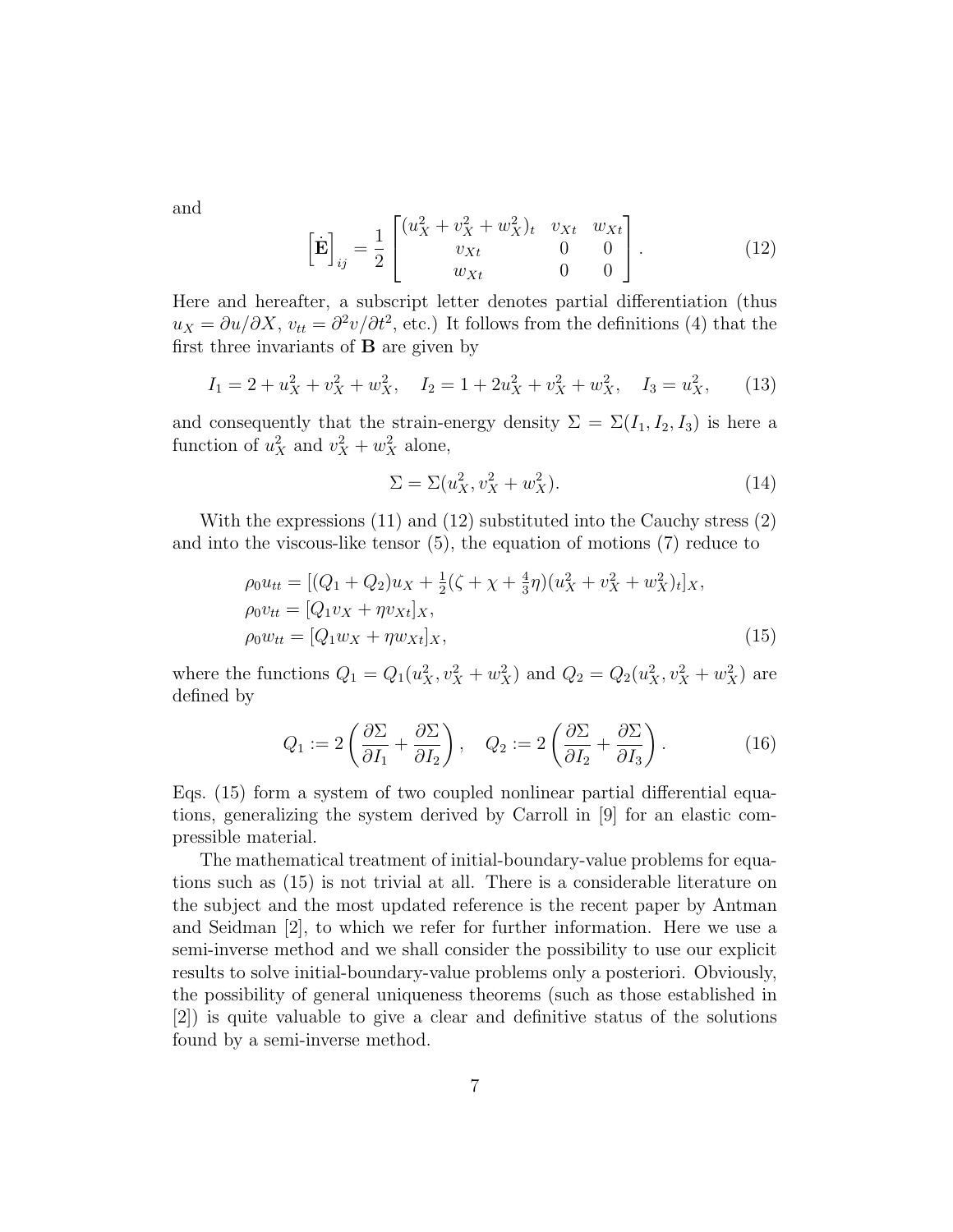Now we differentiate  $(15)$  with respect to X, and we recast the resulting equations in the form

$$
\rho_0 U_{tt} = [(Q_1 + Q_2)U]_{XX} \n+ \frac{1}{2}(\zeta + \chi + \frac{4}{3}\eta)[U^2 + V^2 + W^2]_{XXt}, \n\rho_0 V_{tt} = [Q_1 V]_{XX} + \eta V_{XXt}, \n\rho_0 W_{tt} = [Q_1 W]_{XX} + \eta W_{XXt},
$$
\n(17)

where we have introduced the new functions:  $U := u_X, V := v_X, W := w_X$ .

Further, these equations can be rewritten in an even more compact form, by introducing the complex function  $\Lambda$ , with modulus  $\Omega$  and argument  $\theta$ , defined by

$$
\Lambda(X,t) = \Omega(X,t)e^{i\theta(X,t)} := V + iW,\tag{18}
$$

so that

$$
V = \Re(\Lambda) = \Omega \cos \theta, \quad W = \Im(\Lambda) = \Omega \sin \theta,
$$
  

$$
V^2 + W^2 = \Omega^2.
$$
 (19)

Then the three equations (17) are

$$
\rho_0 U_{tt} = [(Q_1 + Q_2)U]_{XX} + \frac{1}{2}(\zeta + \chi + \frac{4}{3}\eta)[U^2 + \Omega^2]_{XXt},
$$
  
\n
$$
\rho_0 \Lambda_{tt} = [Q_1 \Lambda]_{XX} + \eta \Lambda_{XXt}.
$$
\n(20)

Now also, the invariants  $I_1$ ,  $I_2$ ,  $I_3$  found in (13) are written as

$$
I_1 = 2 + U^2 + \Omega^2
$$
,  $I_2 = 1 + 2U^2 + \Omega^2$ ,  $I_3 = U^2$ , (21)

so that  $Q_1 = Q_1(U^2, \Omega^2)$  and  $Q_2 = Q_2(U^2, \Omega^2)$  or, more explicitly,

$$
Q_1 = 2\frac{\partial \Sigma}{\partial(\Omega^2)}, \quad Q_2 = 2\left(\frac{\partial \Sigma}{\partial(U^2)} - \frac{\partial \Sigma}{\partial(\Omega^2)}\right). \tag{22}
$$

These equations have been developed in the *purely elastic* case of a *single* shear wave by Carman and Cramer [8], who determined some numerical and asymptotic solutions.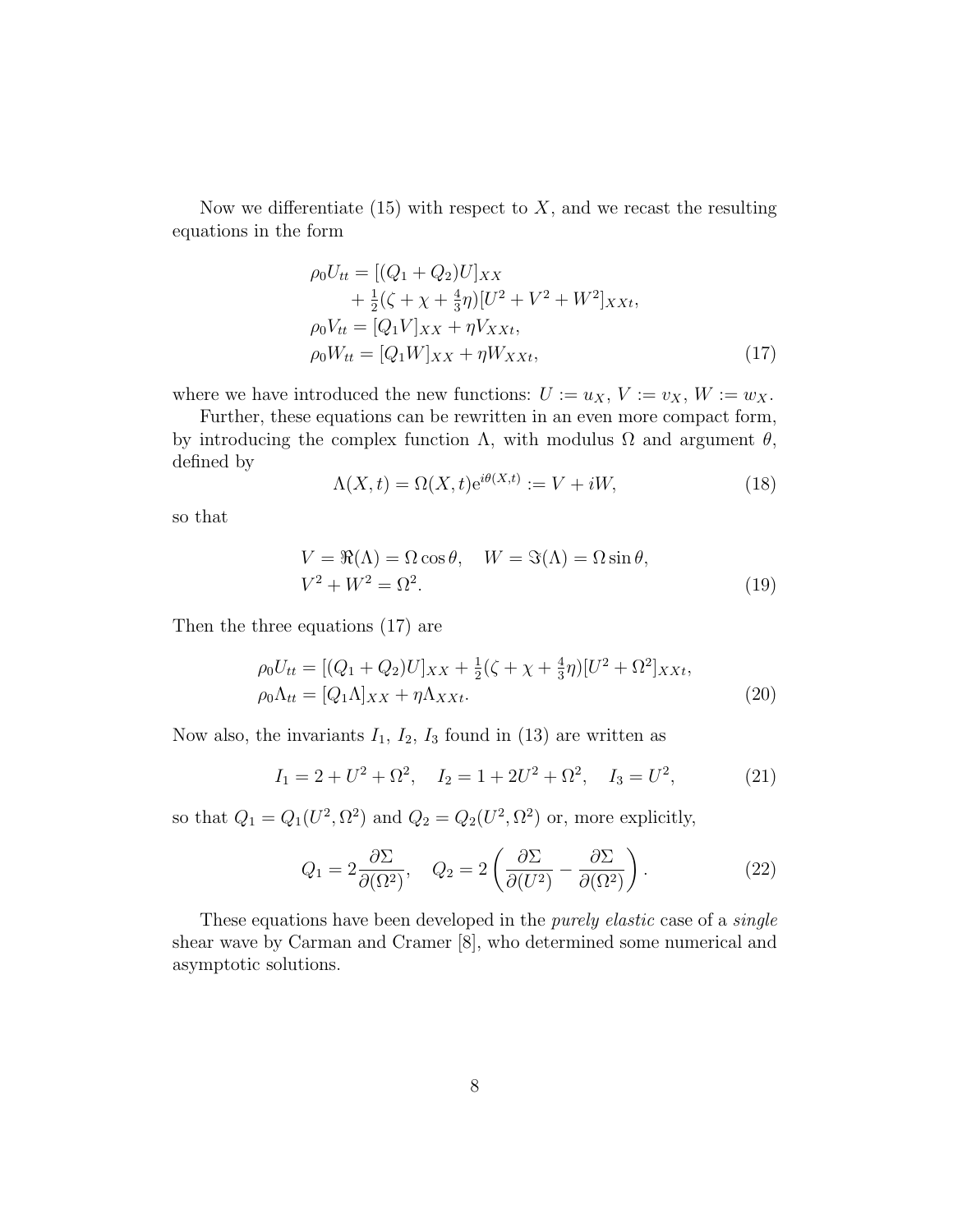#### Remark on finite amplitude motions in incompressible materials

In incompressible solids, det  $\mathbf{F} = 1$  at all times and so by  $(11)_1$ ,  $u_X = 1$ . Then we find

$$
\[\dot{\mathbf{E}}\]_{ij} = \frac{1}{2} \begin{bmatrix} (v_X^2 + w_X^2)_t & v_{Xt} & w_{Xt} \\ v_{Xt} & 0 & 0 \\ w_{Xt} & 0 & 0 \end{bmatrix},\tag{23}
$$

and

$$
[\mathbf{D}]_{ij} = \frac{1}{2} \begin{bmatrix} 0 & v_{Xt} & w_{Xt} \\ v_{Xt} & 0 & 0 \\ w_{Xt} & 0 & 0 \end{bmatrix} . \tag{24}
$$

It then follows that

Div 
$$
[(-p\mathbf{1} + 2\eta \dot{\mathbf{E}})(\mathbf{F}^{-1})^T] = -\text{Grad } \hat{p} + \eta v_{XXt}\mathbf{j} + \eta w_{XXt}\mathbf{k},
$$
 (25)

where  $\hat{p} := p - (v_X^2 + w_X^2)_t$ , and that

$$
\text{Div}\left[(-p_*\mathbf{1}+2\nu\mathbf{D})(\mathbf{F}^{-1})^T\right] = -\text{Grad}\ p_* + \nu v_{XXt}\mathbf{j} + \nu w_{XXt}\mathbf{k}.\tag{26}
$$

Now we see that the equations of motion (7) are the same whether the choice (8) or the choice (9) is made. The two approaches in modeling the dissipative effects are reconciled, at least as far as finite amplitude motions in incompressible materials are concerned.

### 3 Solutions in separable form

The general solution of (20) may be found only via numerical methods. To obtain some simple analytical information here, we look for reductions of the governing equations (20) to a set of ordinary differential equations. The underlying idea is to search for  $\Lambda(X, t)$ , defined in (18), in a separable form such as

$$
\Omega(X,t) = \Omega_1(X)\Omega_2(t), \quad \theta(X,t) = \theta_1(X) + \theta_2(t), \tag{27}
$$

where  $\Omega_1$ ,  $\theta_1$  are functions of space only and  $\Omega_2$ ,  $\theta_2$  are functions of time only. Some lengthy computations, not reproduced here, show that in only two general cases can equations  $(20)$  be separated in such way for any material response.

The results of this Section generalize the results of Carroll [10, 13] by considering more general types of displacement fields and by including viscoelastic effects. We also acknowledge that the solutions presented here are a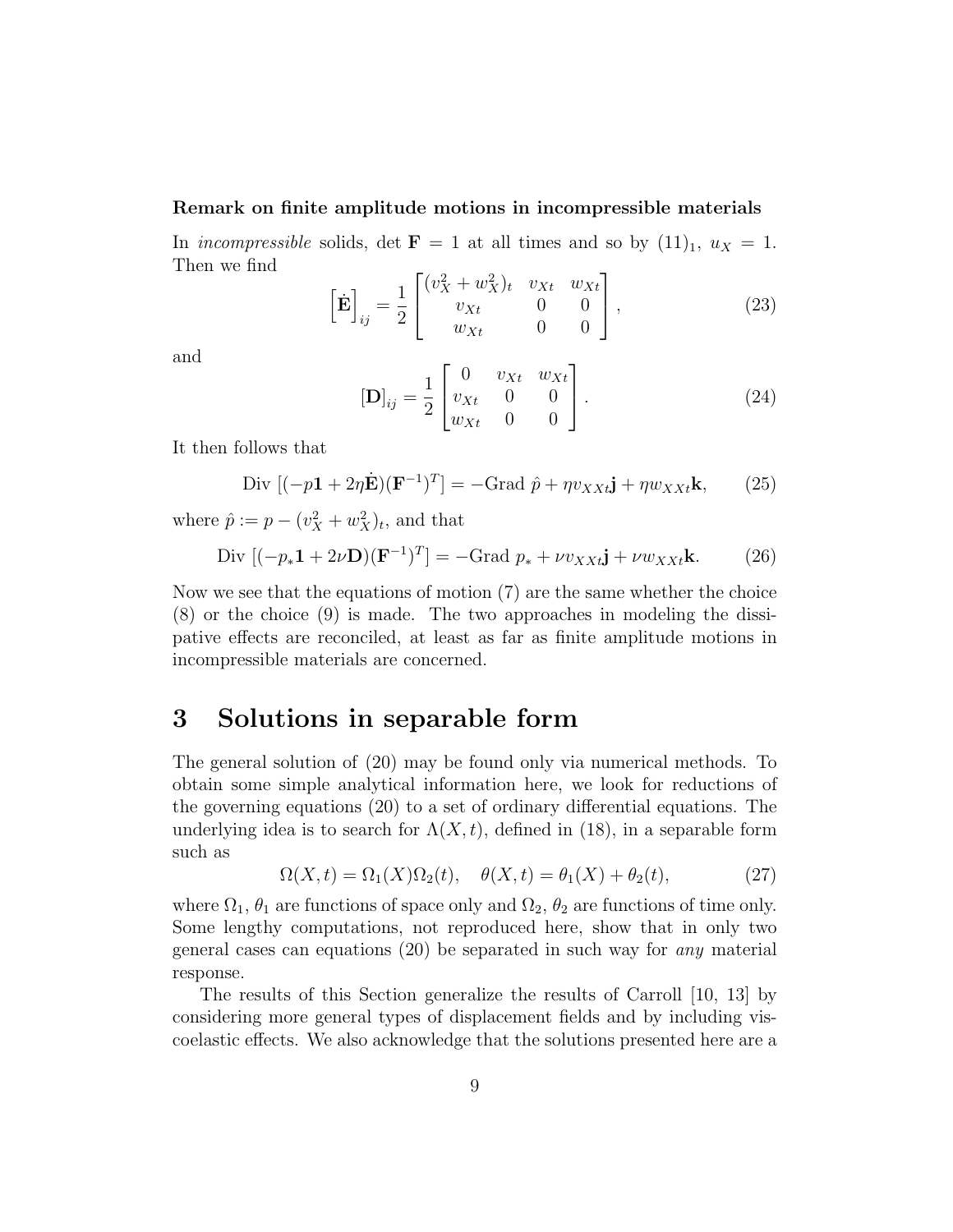generalization of the non-linear three-dimensional motions of an elastic string found by Rosenau and Rubin [53] (see [25] for a different generalization, to finite amplitude waves in rotating incompressible elastic bodies.)

### 3.1 Generalized oscillatory shearing motions

The first general type of separable solution is of the form,

$$
\Lambda(X,t) = [\psi(t) + i\phi(t)]ke^{i(kX - \theta(t))},\tag{28}
$$

where k is a constant and  $\psi$ ,  $\phi$ ,  $\theta$  are arbitrary real functions of time. Here  $\Lambda$  is indeed of the separable form given by (18), with

$$
\Omega_1(X) = k = \text{const.}, \qquad \Omega_2(t) = [\phi(t)^2 + \psi(t)^2]^{\frac{1}{2}}, \n\theta_1(X) = kX, \qquad \theta_2(t) = \theta(t) + \tan^{-1}[\phi(t)/\psi(t)]. \qquad (29)
$$

Separating real and imaginary parts, we find that the transverse displacement field  $(v, w)$  derived from  $(28)$  is

$$
v(X,t) = \phi(t)\cos(kX - \theta(t)) + \psi(t)\sin(kX - \theta(t)),
$$
  
 
$$
w(X,t) = \phi(t)\sin(kX - \theta(t)) - \psi(t)\cos(kX + \theta(t)).
$$
 (30)

In this case,

$$
\Omega^2 = k^2[\phi^2(t) + \psi^2(t)],\tag{31}
$$

is a function of time only.

Now the first equation of motion  $(20)_1$  reduces to

$$
\rho_0 U_{tt} = [(Q_1 + Q_2)U]_{XX} + \frac{1}{2}(\zeta + \chi + \frac{4}{3}\eta)[U^2]_{XXt},
$$
\n(32)

where

$$
Q_1 = Q_1(U^2(X, t), \Omega^2(t)), \quad Q_2 = Q_2(U^2(X, t), \Omega^2(t)).
$$
 (33)

On the other hand, the second equation of motion  $(20)_2$  reduces to

$$
\rho_0 \Lambda_{tt} = Q_1 \Lambda_{XX} + \eta \Lambda_{XXt}.\tag{34}
$$

Using the separable form  $(28)$  for  $\Lambda$ , factoring out the exponential term, and separating the real and imaginary parts yields

$$
\rho_0(\phi\theta'' - \psi\theta'^2 + 2\phi'\theta' + \psi'') + k^2Q_1\psi + k^2\eta(\phi\theta' + \psi') = 0,\n\rho_0(\phi'' - 2\psi'\theta' - \phi\theta'^2 - \psi\theta'') + k^2Q_1\phi + k^2\eta(\phi' - \psi\theta') = 0.
$$
\n(35)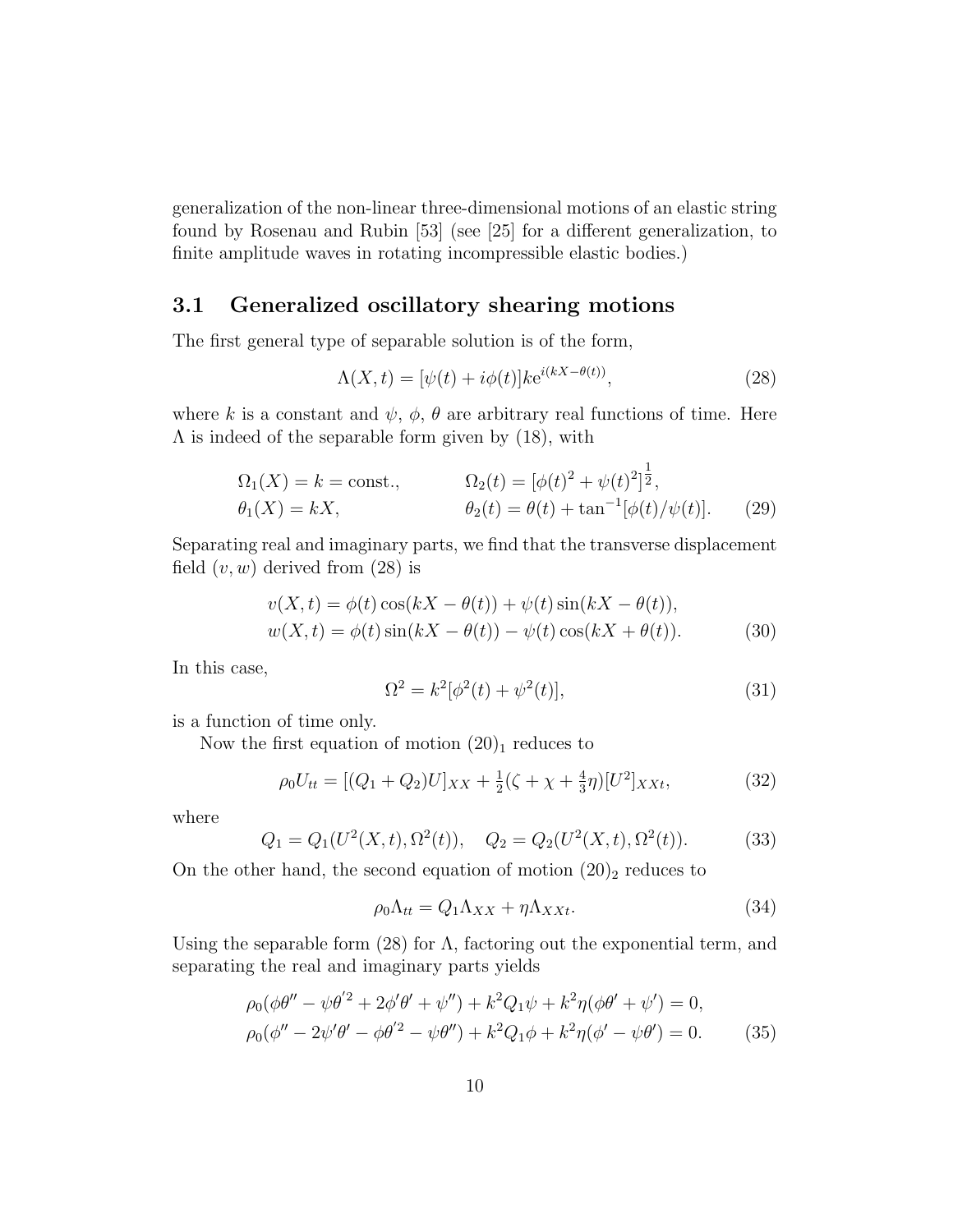This is a nonlinear system of two *ordinary* differential equations in the three unknowns  $\phi(t)$ ,  $\theta(t)$ , and  $\psi(t)$  either: when  $Q_1$  is a constant independent of its arguments  $U^2(X,t)$  and  $\Omega^2(t)$ , or: when  $Q_1 = Q_1(t)$ . By  $(16)_1$ , this latter condition is satisfied if and only if  $U(X, t) = U(t)$ , a function of time only. It then follows by  $(33)_2$  that  $Q_2 = Q_2(t)$  also. By substitution into the first equation of motion  $(20)_1$ , we obtain  $\rho_0 U'' = 0$ . Then the longitudinal displacement field is given by

$$
U(t) = C_1 t + C_2 = u_X,
$$
\n(36)

so that

$$
u(X,t) = (C_1t + C_2)X + C_3,
$$
\n(37)

where  $C_1$ ,  $C_2$ ,  $C_3$  are constants. This is a *homogeneous accelerationless* motion.

Hence we showed that for any compressible elastic material with viscoelastic dissipative part defined as in (5), maintained in a state of longitudinal simple extension, the special transverse waves (30) may always propagate.

Because (35) is a system of only two equations in three unknowns, there is a certain freedom in considering special classes of solutions. One such class of special solutions is obtained by considering  $\psi := 0$  in (30), leading to

$$
v(X,t) = \phi(t)\cos(kX - \theta(t)),
$$
  
\n
$$
w(X,t) = \phi(t)\sin(kX - \theta(t)),
$$
\n(38)

a direct generalization of the classical damped harmonic circularly-polarized wave solution,

$$
v(X,t) = Ae^{-ht}\cos(kX - \omega t),
$$
  

$$
w(X,t) = Ae^{-ht}\sin(kX - \omega t),
$$
 (39)

where A, h, and  $\omega$  are suitable constants. For these special motions at  $\psi := 0$ , the system (35) reduces to

$$
\rho_0(\phi\theta'' + 2\phi'\theta') + \eta k^2 \phi\theta' = 0,\n\rho_0(\phi'' - \phi\theta'^2) + k^2 Q_1 \phi + \eta k^2 \phi' = 0.
$$
\n(40)

The equation  $(40)_1$  admits the first integral

$$
\phi^2 \theta' = E e^{-\frac{\eta k^2}{\rho_0}t},\tag{41}
$$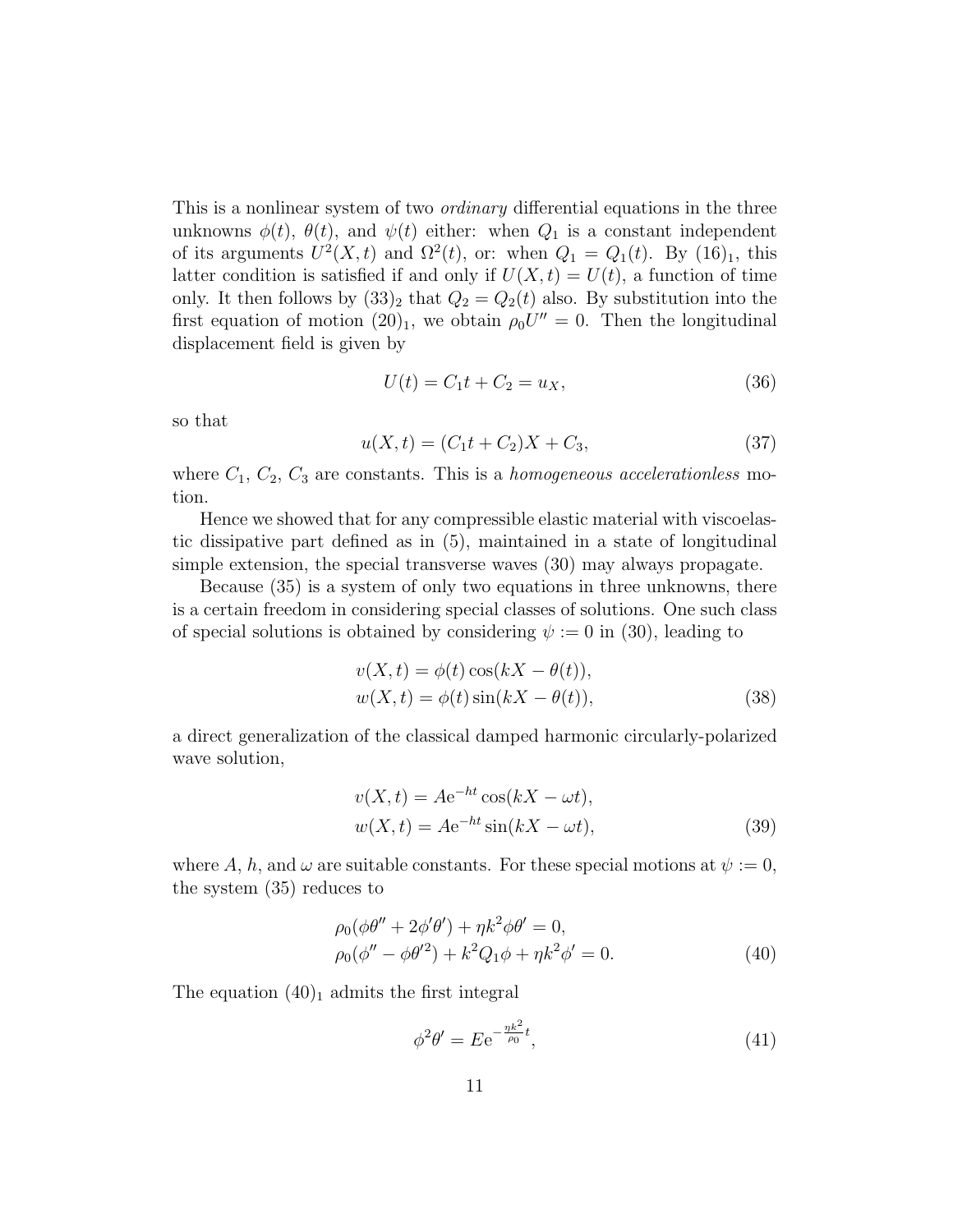where  $E$  is a constant of integration.

If  $E = 0$ , then  $\theta(t) = \theta_0$ , a constant. We end up with standing waves,

$$
v(X,t) = \phi(t) \cos(kX - \theta_0), \quad w(X,t) = \phi(t) \sin(kX - \theta_0),
$$
 (42)

where, according to  $(40)_2$ ,  $\phi$  is a solution to

$$
\rho_0 \phi'' + k^2 \eta \phi' + k^2 Q_1 (k^2 \phi^2, t) \phi = 0,
$$
\n(43)

which is the equation of a damped nonlinear oscillator.

If  $E \neq 0$ , then solving (41) for  $\theta'$ , we end up with the single equation  $(40)_2$ , which reduces to

$$
\rho_0 \phi'' + k^2 \eta \phi' + k^2 Q_1 \phi - \frac{\rho_0 E^2}{\phi^3} e^{-\frac{2\eta k^2}{\rho_0}t} = 0.
$$
 (44)

In the elastic case  $(\eta = 0)$ , this equation describes the plane motion of a particle in a central force field. In general  $(\eta \neq 0)$ , it is a nonlinear and non-autonomous differential equation.

For harmonic wave propagation,  $\theta(t)$  is taken as  $\theta(t) = \omega t$ . By (41),  $\phi$ is proportional to  $e^{-\frac{\eta k^2}{2\rho_0}}$  $\frac{\eta \kappa^2}{2\rho_0} t$  and describes the usual linear damping function. However by substitution in  $(40)_2$ , we see that this situation is possible only if the material response is such that  $Q_1$  is a constant,

$$
Q_1 = 2\left(\frac{\partial \Sigma}{\partial I_1} + \frac{\partial \Sigma}{\partial I_2}\right) = \text{const.} = \rho_0 \frac{\omega^2}{k^2} + \frac{\eta^2 k^2}{4\rho_0}.\tag{45}
$$

In this Subsection we analyzed the solutions (38) which are the analogue of the Class I solutions presented by Rosenau and Rubin [54] for purely elastic strings. Qualitatively the solutions describe particles moving in a helical path which lies on a cylindrical surface of time-varying radius.

### 3.2 Generalized sinusoidal standing waves

We now consider the second class of solutions in separable form, namely

$$
\Lambda(X,t) = [(i\phi(X) + \psi(X))\theta'(X) + (\phi'(X) - i\psi'(X))]e^{i(\omega t + \theta(X))},
$$
(46)

where k is a constant and  $\psi(X), \phi(X), \theta(X)$  are arbitrary functions of space. Here  $\Lambda(X, t)$  is indeed of the separable form (18), with

$$
\Omega_1(X) = [(\phi' + \psi \theta')^2 + (\phi \theta' - \psi')^2]^{\frac{1}{2}}, \quad \Omega_2(t) = 1 = \text{const.},
$$
  

$$
\theta_1(X) = \theta + \tan^{-1}[(\phi \theta' - \psi')/(\psi \theta' + \phi')], \quad \theta_2(t) = \omega t.
$$
 (47)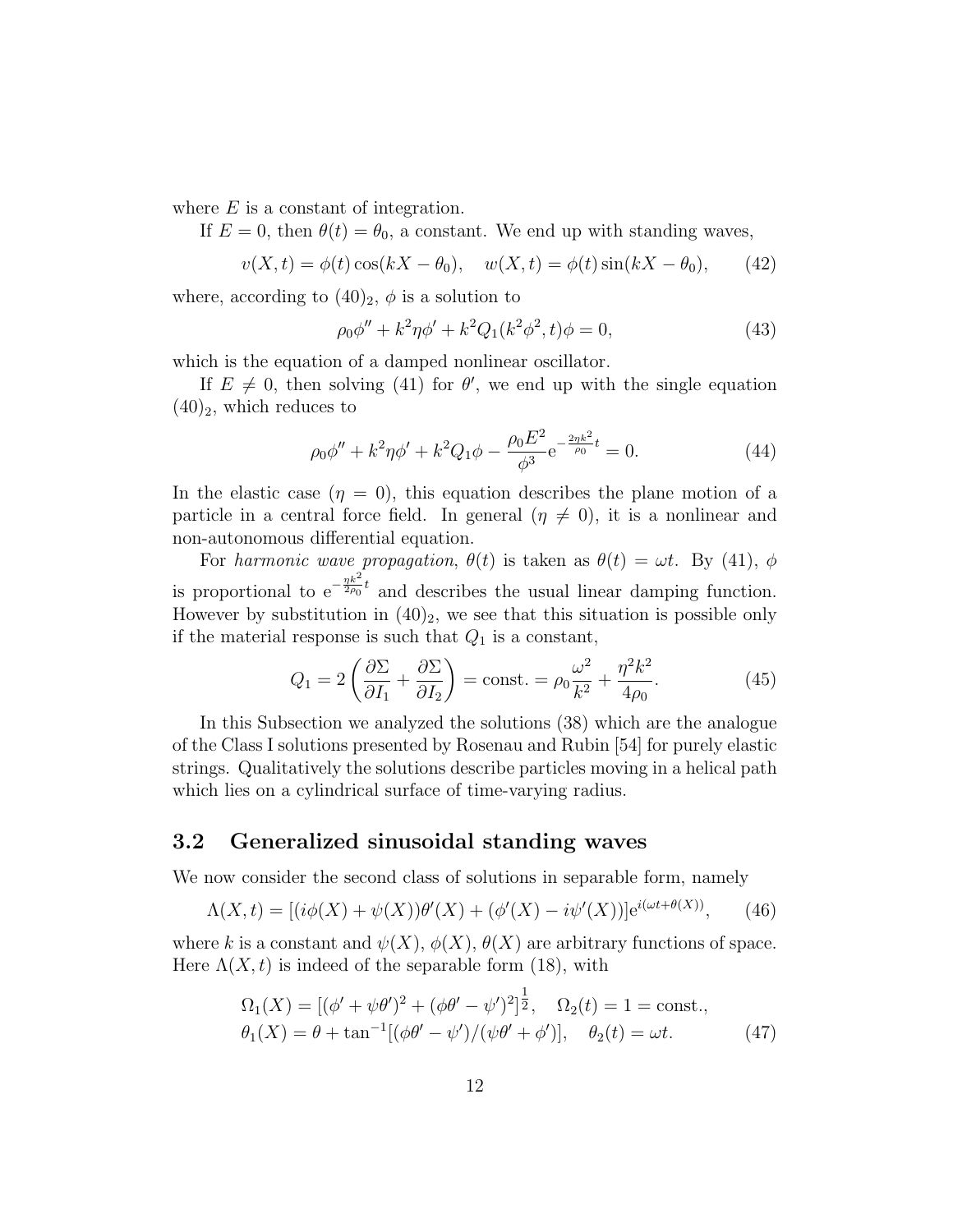The transverse displacement field  $(v, w)$  corresponding to  $(46)$  is

$$
v(X,t) = \phi(X)\cos(\omega t + \theta(X)) + \psi(X)\sin(\omega t + \theta(X)),
$$
  
 
$$
w(X,t) = \phi(X)\sin(\omega t + \theta(X)) - \psi(X)\cos(\omega t + \theta(X)).
$$
 (48)

In this case,  $\Omega = \Omega_1(X)$ , a function of X only, and the first equation of motion  $(20)_1$  reduces to

$$
\rho_0 U_{tt} = [(Q_1 + Q_2)U]_{XX} + \frac{1}{2}(\zeta + \chi + \frac{4}{3}\eta)[U^2]_{XXt},\tag{49}
$$

where

$$
Q_1 = Q_1(U^2, \Omega_1^2(X)), \quad Q_2 = Q_2(U^2, \Omega_1^2(X)).
$$
\n(50)

Now, introducing (46) into the second equation of motion  $(20)_2$  and separating the real part from the imaginary part, we obtain

$$
- \rho_0 \omega^2 (\psi \theta' + \phi') = (\psi \theta' + \phi')(Q_1)_{XX} + 2(2\psi' \theta' + \psi \theta'' + \phi'' - \phi \theta'^2)(Q_1)_X + (3\psi'' \theta' + 3\psi' \theta'' + \psi \theta''' - \psi \theta'^3 - 3\phi' \theta'^2 - 3\phi \theta' \theta'' + \phi''')Q_1 - \eta \omega (3\phi'' \theta' + 3\phi' \theta'' + \phi \theta''' - \phi \theta'^3 + 3\psi' \theta'^2 + 3\psi \theta' \theta'' - \psi'''), (51)
$$

and

$$
- \rho_0 \omega^2 (\phi \theta' - \psi') = (\phi \theta' - \psi')(Q_1)_{XX} + 2(2\phi' \theta' + \phi \theta'' - \psi'' + \psi \theta'^2)(Q_1)_{X}
$$
  
+  $(3\phi'' \theta' + 3\phi' \theta'' + \phi \theta''' - \phi \theta'^3 + 3\psi' \theta'^2 + 3\psi \theta' \theta'' - \psi''')Q_1$   
+  $\eta \omega (3\psi'' \theta' + 3\psi' \theta'' + \psi \theta''' - \psi \theta'^3 - 3\phi' \theta'^2 - 3\phi \theta' \theta'' + \phi''').$  (52)

A sufficient condition for the equations (51) and (52) to compose a nonlinear system of two *ordinary* differential equations in the three unknowns  $\phi$ ,  $\psi$ , and  $\theta$  is that the longitudinal field depends only on X:  $U(X, t) \equiv U(X)$ . In this case,  $Q_1 = Q_1(X)$ ,  $Q_2 = Q_2(X)$  and (49) reduces to

$$
[(Q_1(X) + Q_2(X))U(X)]'' = 0.
$$
\n(53)

Further progress is made by fixing one of the three unknown functions,  $\theta := 0$ , say. Then the governing equations (51) and (52) reduce to

$$
(Q_1 \phi')' + \rho_0 \omega^2 \phi = -\eta \omega \psi'', \quad (Q_1 \psi')' + \rho_0 \omega^2 \psi = \eta \omega \phi''. \tag{54}
$$

At  $\eta = 0$ , these equations are formally equivalent to the equations derived by Carroll [11], with the difference that the materials response functions  $Q_1$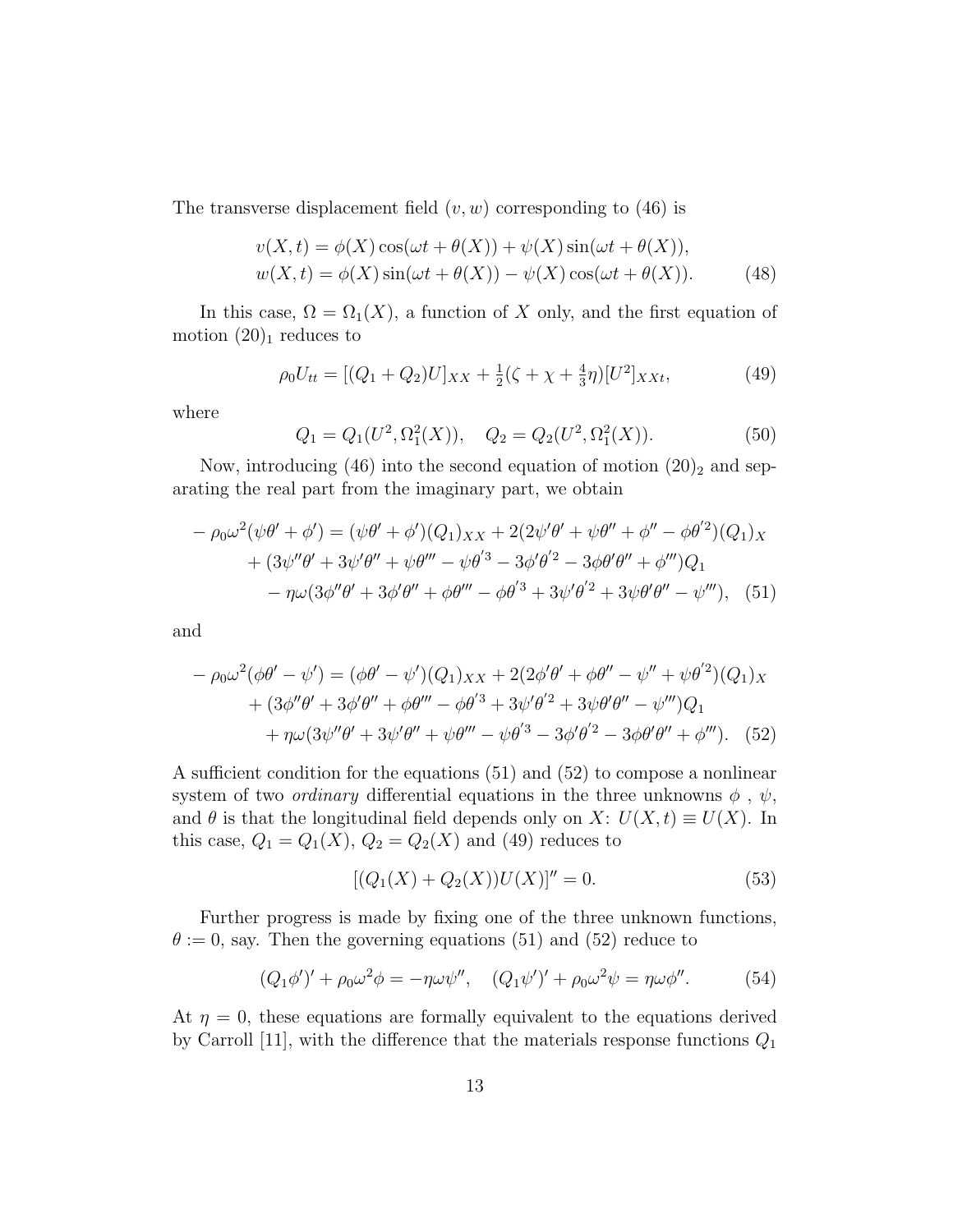and  $Q_2$  depend not only on  $\Omega^2$  (the amount of shear) but also on U. In Carroll [15] (see system 5.12 in that reference), the attention is restricted to *incompressible* fluids and solids, for which  $U(X)$  must be constant.

The solutions considered in this sub-Section contain the Class II solutions of Rosenau and Rubin [54].

## 4 Specific materials

Now that we have established the possibility of reducing the general nonlinear partial differential equations to ordinary differential equations, we must specify constitutive relations in order to make progress.

### 4.1 Hadamard materials

Finite amplitude motions in elastic Hadamard materials have been thoroughly studied, see John [42] and Boulanger et al. [6]. The analysis conducted in this paper allows for a treatment of a *dissipative* Hadamard solid.

The Hadamard strain energy function is defined by

$$
2\Sigma = C(I_1 - 3) + D(I_2 - 3) + G(I_3),
$$
\n(55)

where  $G(I_3)$  is a material function and C, D are material constants such that [6]  $C > 0$ ,  $D \ge 0$ , or  $C \ge 0$ ,  $D > 0$ . The connection with the Lamé constants  $\lambda$  and  $\mu$  of the linear theory of isotropic elasticity is made through the relations:

$$
C = 2\mu + G'(1), \quad D = -\mu - G'(1), \quad 2G''(1) = \lambda + 2\mu. \tag{56}
$$

For this material, the functions  $Q_1$  and  $Q_2$  defined in (16) are

$$
Q_1 = C + D, \quad Q_2 = D + G'(U^2), \tag{57}
$$

and the equations of motion (20) reduce to

$$
\rho_0 U_{tt} = \{ [C + 2D + G'(U^2)]U \}_{XX}
$$
  
 
$$
+ \frac{1}{2} (\zeta + \chi + \frac{4}{3} \eta) (U^2 + \Omega^2)_{tXX},
$$
  
\n
$$
\rho_0 \Lambda_{tt} = (C + D) \Lambda_{XX} + \eta \Lambda_{tXX}.
$$
\n(58)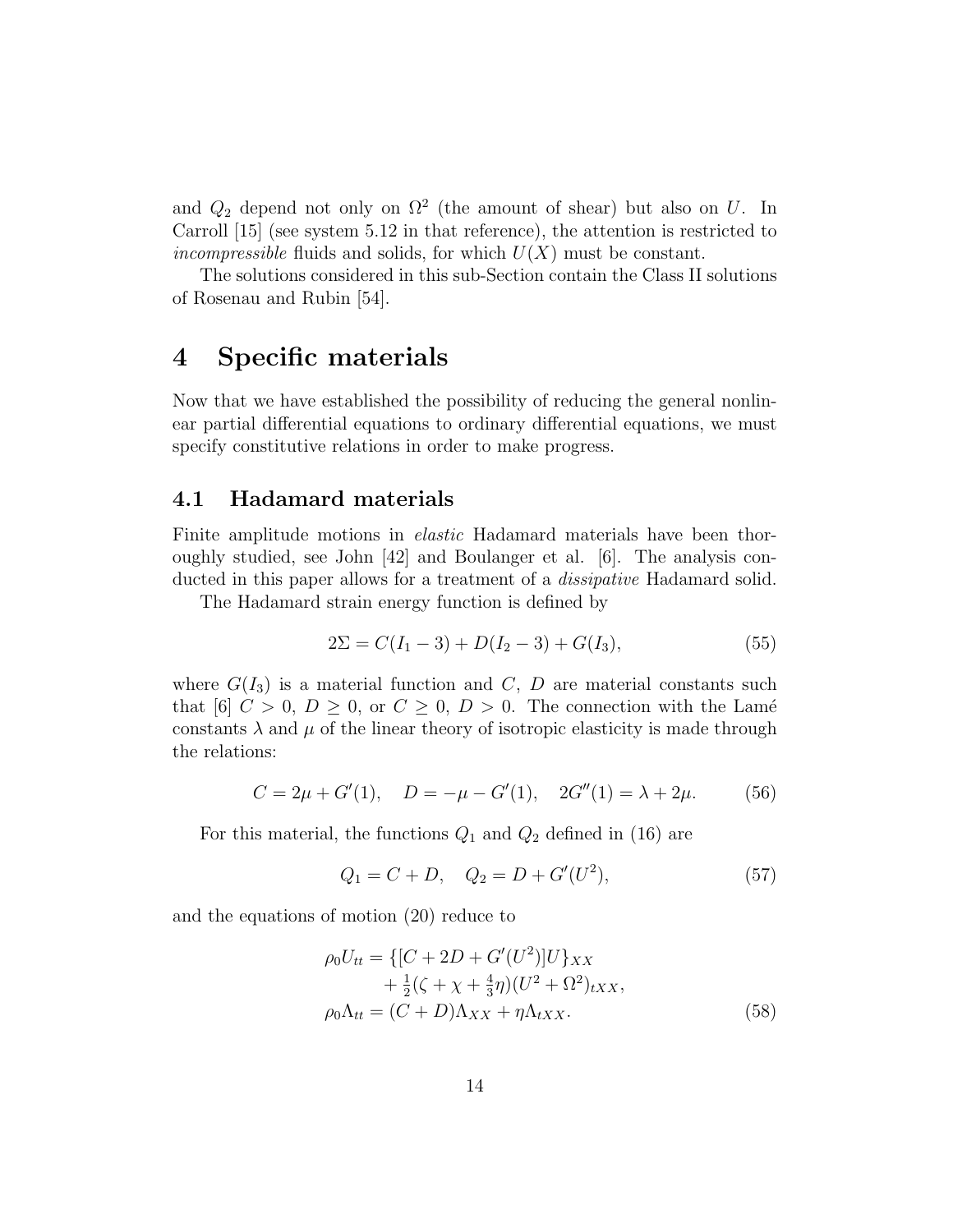We point out that the equation governing the propagation of the transverse waves  $(58)_2$  is always linear, for all Hadamard materials, elastic or dissipative. Hence we see at once that classical harmonic (damped and attenuated) transverse waves are always possible for these materials.

The material function  $G(I_3)$  accounts for the effects of compressibility. For example, Levinson and Burgess [44] proposed the following explicit form,

$$
G(I_3) = (\lambda + \mu)(I_3 - 1) - 2(\lambda + 2\mu)(\sqrt{I_3} - 1).
$$
 (59)

This function leads here to a remarkably simple system of equations:

$$
\rho_0 U_{tt} = (\lambda + 2\mu) U_{XX} + \frac{1}{2} (\zeta + \chi + \frac{4}{3} \eta) (U^2 + \Omega^2)_{tXX},
$$
  
\n
$$
\rho_0 \Lambda_{tt} = \mu \Lambda_{XX} + \eta \Lambda_{tXX}.
$$
\n(60)

Now we take a look at some of the solutions investigated in the previous Section. Classical *damped harmonic circularly polarized waves* such as  $(39)$ are possible in a dissipative Hadamard material because then  $\Omega = kAe^{-ht}$ , a function of time only, and  $Q_1 = C + D = \mu$ , a constant. The corresponding dispersion equation (45) is here

$$
\mu = \rho_0 \frac{\omega^2}{k^2} + \frac{\eta^2 k^2}{4\rho_0}.
$$
\n(61)

The associated longitudinal motion may be either the homogeneous accelerationless motion (36) or any solution to the nonlinear equation  $(58)_1$ , here:

$$
\rho_0 U_{tt} = \{ [G'(U^2) - G'(1)]U \}_{XX} + \frac{1}{2} (\zeta + \chi + \frac{4}{3} \eta) (U^2)_{tXX}, \tag{62}
$$

which for the Levinson and Burgess choice  $(59)$  of G is:

$$
\rho_0 U_{tt} = (\lambda + 2\mu) U_{XX} + \frac{1}{2} (\zeta + \chi + \frac{4}{3} \eta) (U^2)_{tXX}.
$$
 (63)

Now consider the *sinusoidal standing waves* of Eq.(48) at  $\theta(X) = 0$ . When the longitudinal field  $U$  depends on  $X$  only, their behavior is governed by Eqs. $(54)$ , here:

$$
\mu \phi'' = \rho_0 \omega^2 \phi + \eta \omega \psi'', \quad \mu \psi'' = \rho_0 \omega^2 \psi - \eta \omega \phi'', \tag{64}
$$

or equivalently, by the single complex equation

$$
(\mu - i\eta\omega)(\phi + i\psi)'' = \rho\omega^2(\phi + i\psi). \tag{65}
$$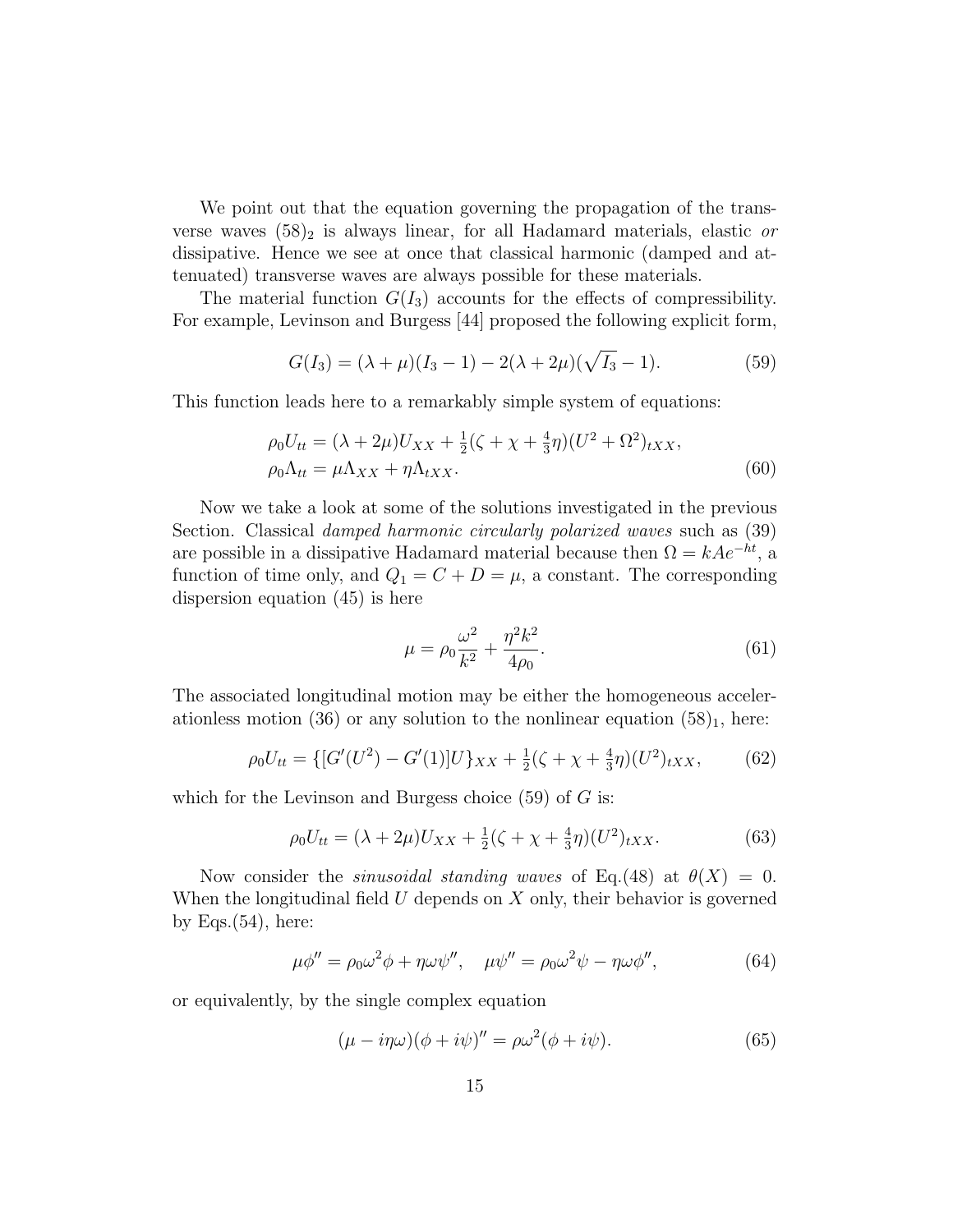This equation possesses the following class of attenuated solutions,

$$
\phi(X) = e^{-\alpha X} [k_1 \sin(\beta X) + k_2 \cos(\beta X)],
$$
  

$$
\psi(X) = e^{-\alpha X} [k_3 \cos(\beta X) + k_4 \sin(\beta X)],
$$
\n(66)

where  $k_1$ ,  $k_2$  are disposable constants and

$$
\alpha, \beta = \sqrt{\frac{\rho_0 \omega^2}{2(\mu^2 + \eta^2 \omega^2)} \left[ \sqrt{\mu^2 + \eta^2 \omega^2} \pm \mu \right]}.
$$
 (67)

These solutions may be used to solve some simple boundary value problems. For example, consider the case of semi-infinite body bounded by a vibrating rigid plate at  $X = 0$ , and take the velocity components of the plate as

$$
\dot{x} = 0, \quad \dot{y} = V\omega\cos(\omega t), \quad \dot{z} = V\omega\sin(\omega t). \tag{68}
$$

Then  $\phi(0) = 0$ ,  $\psi(0) = V$ , and the associated transverse displacements are

$$
v(X,t) = e^{-\alpha X} [\sin(\beta X) \cos(\omega t) + V \cos(\beta X) \sin(\omega t)],
$$
  
\n
$$
w(X,t) = e^{-\alpha X} [\sin(\beta X) \sin(\omega t) - V \cos(\beta X) \cos(\omega t)].
$$
\n(69)

The associated longitudinal displacement independently satisfies (53), here:

$$
\{ [G'(U^2) - G'(1)]U \}'' = 0,\t(70)
$$

which for the Levinson and Burgess choice (59) of G is simply:  $U'' = 0$ . Then the basic displacement (69) may be superimposed upon an axial static stretch or a homogeneous motion in the axial direction. In a similar way, it is possible to solve the case of a slab fixed at  $X = 0$  and oscillating at  $X = L$ , or it is possible to use the various integration constants to fix the stress traction or shear stress at the boundary of a vibrating half-space or of a slab.

#### 4.2 Blatz-Ko materials

Experiments on compressible polyurethane rubber lead Blatz and Ko [3] to propose some strain energy functions which have since received much attention, see for instance, Beatty [4]. In particular, two reduced forms of the Blatz-Ko general constitutive equation were deemed appropriate to model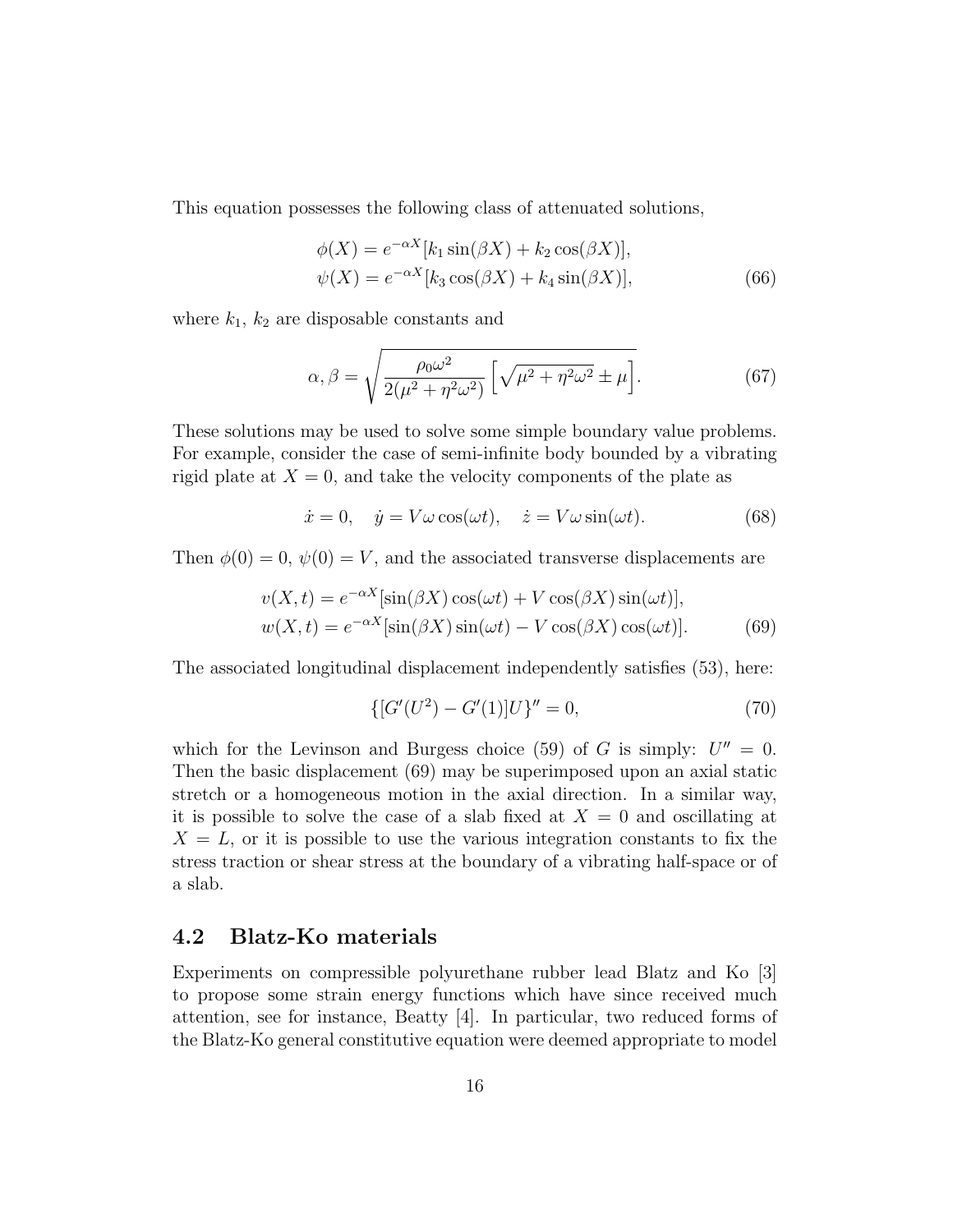certain polyurethane rubber samples. One is the Blatz-Ko strain energy function for a solid, polyurethane rubber,

$$
\Sigma = \frac{\mu}{2} [I_1 - 3 + \beta (I_3^{1/\beta} - 1)], \tag{71}
$$

where  $\mu$  and  $\beta$  are constants. Direct comparison with (55) shows that this material is a special Hadamard material, with the identifications:  $C = \mu$ ,  $D=0, G(I_3)=-\mu\beta I_3^{1/\beta}$ . The other is the *Blatz-Ko strain energy function* for a foamed, polyurethane elastomer,

$$
\Sigma = \frac{\mu}{2} \left[ \frac{I_2}{I_3} - 3 + \beta (I_3^{1/\beta} - 1) \right],\tag{72}
$$

where  $\mu$  and  $\beta$  are constants. The continuity with linear elasticity requires that  $\mu$  is the infinitesimal shear modulus and that  $\beta = (1 - 2\nu)/\nu$ , where  $\nu$ is the infinitesimal Poisson ratio. Blatz and Ko's experiments showed that typically,  $\nu = 1/4$  (and so,  $\beta = 2$ ).

For this latter material, the functions  $Q_1$  and  $Q_2$  defined in (16) are

$$
Q_1 = \mu U^{-2}, \quad Q_2 = -\mu U^{-2} - \mu (1 + \Omega^2) U^{-4} + \mu U^{\frac{2(\beta - 1)}{\beta}}, \tag{73}
$$

and the equations of motion (20) reduce to

$$
\rho_0 U_{tt} = -\mu \left[ (1 + \Omega^2) U^{-3} - U^{\frac{3\beta - 2}{\beta}} \right]_{XX} \n+ \frac{1}{2} (\zeta + \chi + \frac{4}{3} \eta) (U^2 + \Omega^2)_{tXX}, \n\rho_0 \Lambda_{tt} = \mu (\Lambda U^{-2})_{XX} + \eta \Lambda_{tXX}.
$$
\n(74)

Here, and in contrast with the case of Hadamard materials, the transverse wave is coupled to the longitudinal wave.

First, consider the generalized oscillatory shearing motions of Section III.A. As seen there, they are governed by nonlinear ordinary differential equations when the longitudinal displacement  $u$  is the homogeneous accelerationless motion of  $(36)_2$ . Then the standing waves of  $(42)$  are governed by

$$
\rho_0 \phi'' + \eta k^2 \phi' + \frac{\mu k^2}{(C_1 t + C_2)^2} \phi = 0.
$$
 (75)

At  $C_1 = 0$ , this is the classical equation of a damped oscillator, whose type of motion (exponential and/or sinusoidal) is decided by the sign of the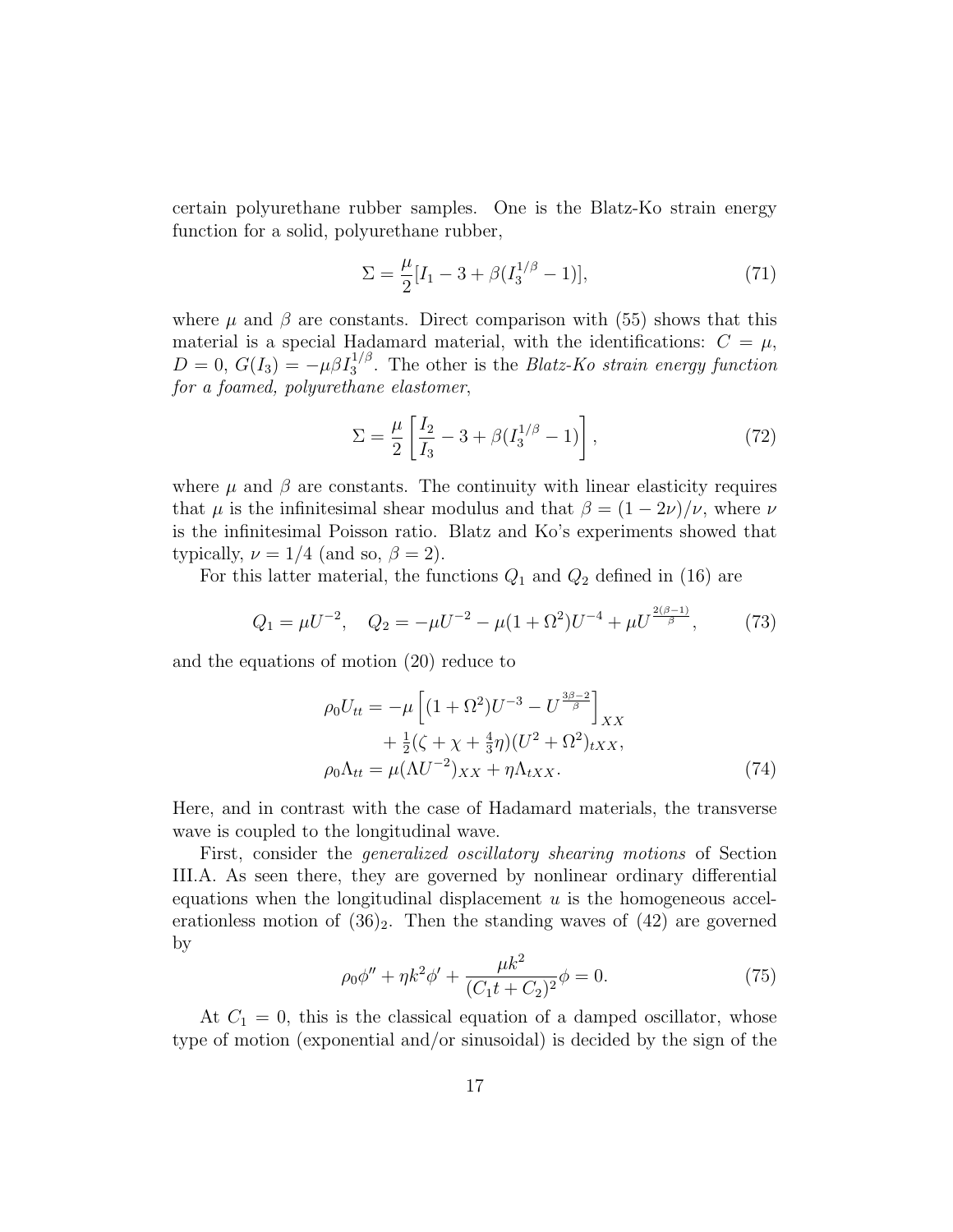quantity:  $(\eta k C_2)^2 - 4\rho_0 \mu$ ; hence the nature of the transverse motion depends on the longitudinal extension via the parameter  $C_2$ .

At  $C_1 \neq 0$  (linear stretch rate), we perform the change of variables  $\zeta =$  $C_1t + C_2$ , so that (75) reduces to

$$
\zeta^2 \frac{\mathrm{d}^2 \phi}{\mathrm{d}\zeta^2} + 2\Upsilon \zeta^2 \frac{\mathrm{d}\phi}{\mathrm{d}\zeta} + \frac{\Gamma}{4} \phi = 0. \tag{76}
$$

where the quantities  $\Upsilon$ ,  $\Gamma$  are defined by

$$
\Upsilon := \frac{\eta k^2}{2\rho_0 C_1}, \quad \Gamma := \frac{4\mu k^2}{\rho_0 C_1^2}.
$$
\n(77)

In the purely elastic case  $(\eta = 0)$ ,  $\Upsilon$  vanishes and the solution to this equation is quite simple: we find that for

$$
\Gamma < 1, \quad \phi(\zeta) = k_1 \zeta^{\lambda_+} + k_2 \zeta^{\lambda_-}, \quad \text{where} \quad \lambda_{\pm} = \left(1 \pm \sqrt{1 - \Gamma}\right)/2; \\
\Gamma = 1, \quad \phi(\zeta) = k_1 \sqrt{\zeta} + k_2 \sqrt{\zeta} \ln \zeta; \\
\Gamma > 1, \quad \phi(\zeta) = k_1 \sqrt{\zeta} \cos(\sqrt{\Gamma - 1} \ln \zeta) + k_2 \sqrt{\zeta} \sin(\sqrt{\Gamma - 1} \ln \zeta); \quad (78)
$$

where  $k_1$  and  $k_2$  are integration constants. We note that all these solutions blow up as  $t \to \infty$  (equivalent to  $\zeta \to \infty$ ); that for  $\Gamma \leq 1$ , the solutions are monotonic increasing; and that for  $\Gamma > 1$ , the solutions have a slight oscillatory character. In the viscoelastic case  $(\eta \neq 0)$ , equation (76) is solvable in terms of special functions and a richer variety of solutions emerges, because now the solutions are *not necessarily unbounded*. Moreover, although they are damped solutions, they do not necessarily vanish with time. In order to solve equation  $(76)$  explicitly, we introduce the function f defined by

$$
\phi(\zeta) = e^{-\Upsilon \zeta} f(2\Upsilon \zeta),\tag{79}
$$

and we find that it satisfies a Whittaker equation:

$$
f''(2\Upsilon\zeta) + \left(-\frac{1}{4} + \frac{\Gamma}{4(2\Upsilon\zeta)^2}\right)f(2\Upsilon\zeta) = 0.
$$
 (80)

It follows that the solution to (76) is expressed in terms of Whittaker's functions as:

$$
\phi(\zeta) = e^{-\Upsilon\zeta} \left[ k_1 W_{0, \frac{1}{2}\sqrt{1-\Gamma}} (2\Upsilon\zeta) + k_2 M_{0, \frac{1}{2}\sqrt{1-\Gamma}} (2\Upsilon\zeta) \right],
$$
 (81)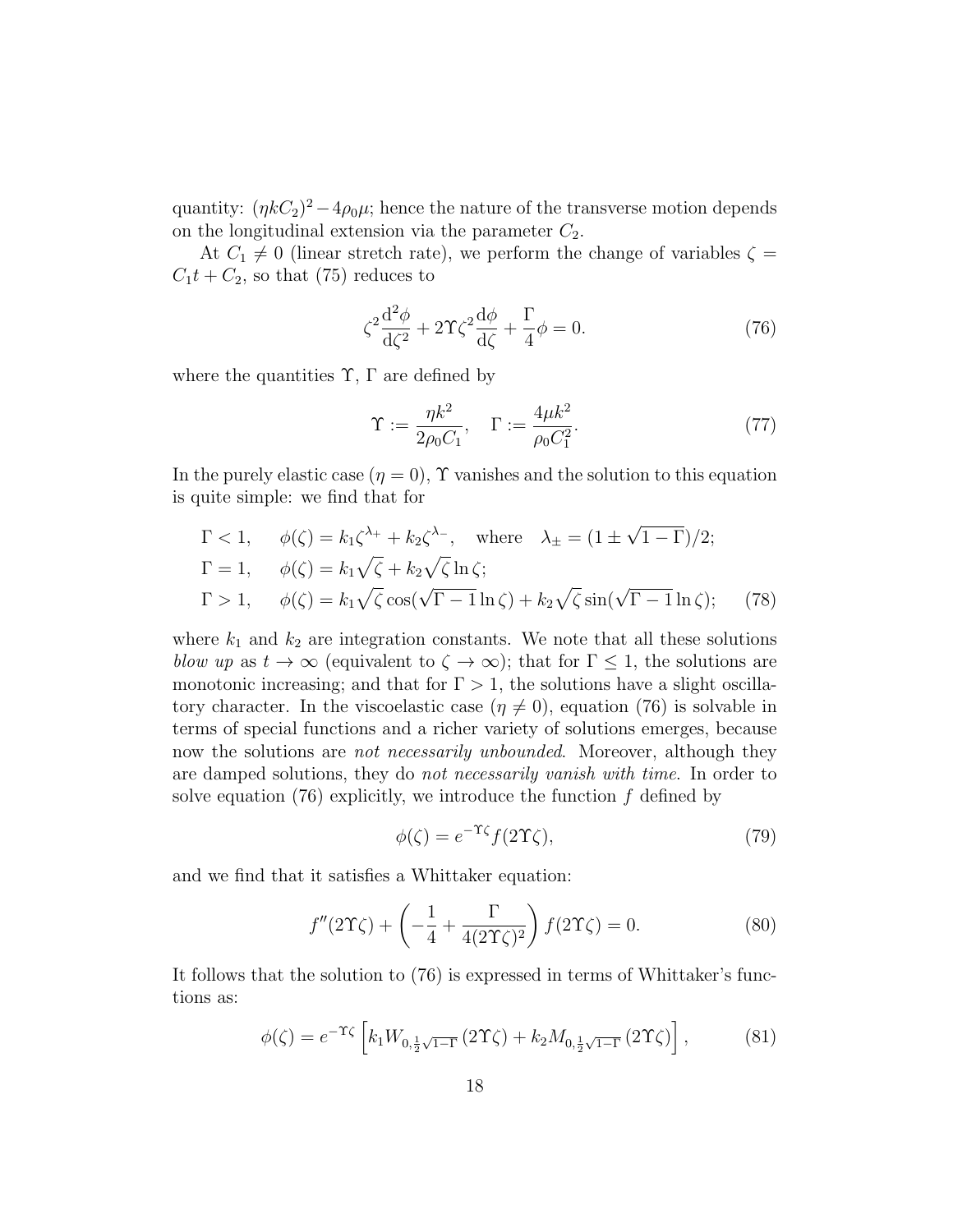

Figure 1: Influence of the stretch rate  $C_1$  in the X-direction on the shearing motion solutions for a Blatz-Ko material (foamed, polyurethane elastomer).

where  $k_1$  and  $k_2$  are integration constants. To illustrate the influence of the stretch rate in the X-direction (through the constant  $C_1$ ) upon the behavior of the solutions, we consider that the material is unstretched at  $t = 0$  (so that  $C_2 = 1$  and  $\phi(t = 0) = 0$ ); we take  $\phi'(t = 0) = 1$ ,  $\mu k^2 / \rho_0 = 1$ ,  $\eta = \mu / 10$ (so that  $\Upsilon = 1/(20C_1)$  and  $\Gamma = 4/C_1^2$ ); and we let  $C_1 = 0.2, 1, 1.5$ . Figure 1 shows that for a "small" rate, the solution undergoes a few oscillations before it vanishes completely; as  $C_1$  increases, the oscillations disappear but the solution tends to an increasing finite asymptotic value. We argue that this behavior can be related to the problem of a tensile impact: when the material is plucked at "low" speed, then a few oscillations take place before the material returns to its original state; when the material is plucked at "high" speed, then the material can accomodate an asymptotic transverse wave.

Now, consider the generalized sinusoidal standing waves of Section III.B. As seen there, they are governed by nonlinear ordinary differential equations when the longitudinal displacement u is such that  $u_X = U = U(X)$ , a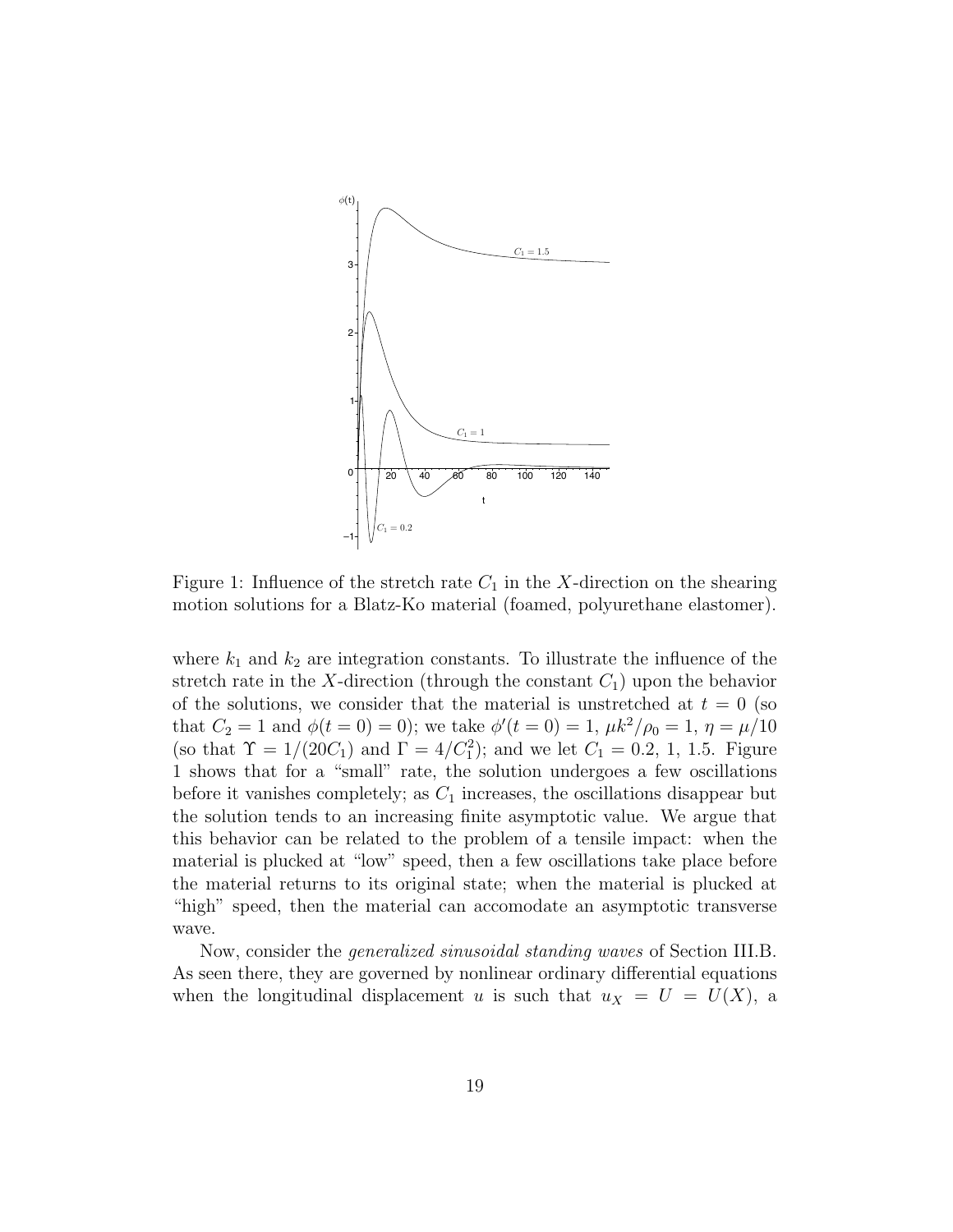function of  $X$  only. This condition leads to  $(53)$ , here integrated twice as

$$
(\phi'^2 + \psi'^2 - 1)U^{-3} + U^{\frac{(\beta - 2)}{\beta}} = C_3 X + C_4,\tag{82}
$$

where  $C_3$ ,  $C_4$  are disposable constants. Taking the typical value  $\beta = 2$ corresponding to Poisson ratio  $\nu = 1/4$ , we find

$$
U = \left[\frac{\phi'^2 + \psi'^2 - 1}{C_3 X + C_4 - 1}\right]^{\frac{1}{3}}.
$$
\n(83)

Hence for this material, the governing equations (54) for the transverse solutions of type (48) at  $\theta(X) = 0$  are, using (83) and (73)<sub>1</sub>,

$$
\left[\mu \left(\frac{\phi'^2 + \psi'^2 - 1}{C_3 X + C_4 - 1}\right)^{-\frac{2}{3}} \phi'\right]' + \rho_0 \omega^2 \phi = -\eta \omega \psi'',
$$
\n
$$
\left[\mu \left(\frac{\phi'^2 + \psi'^2 - 1}{C_3 X + C_4 - 1}\right)^{-\frac{2}{3}} \psi'\right]' + \rho_0 \omega^2 \psi = \eta \omega \phi''.
$$
\n(84)

The final governing equations are highly nonlinear, even with the choice  $\beta = 2$ . The possibility of solving them in closed form seems quite remote. Of course, numerical and qualitative analyses may be performed with the usual methods of dynamical systems theory.

#### 4.3 A separable strain energy density

Recall that the strain energy function of an *incompressible* material,  $\Sigma_{\text{inc}}$  say, corresponds to the restriction to the subspace  $(I_1, I_2, 1)$  of a strain-energy  $\Sigma$ say, defined in the full space  $(I_1, I_2, I_3)$ :

$$
\Sigma_{\rm inc}(I_1, I_2) := \Sigma(I_1, I_2, 1). \tag{85}
$$

Hence the classical incompressible neo-Hookean form,

$$
\Sigma_{\rm inc} = \mu(I_1 - 3)/2, \tag{86}
$$

may be associated for example with the full-space strain energy

$$
\widetilde{\Sigma} = \frac{\mu}{2}(I_1 - 3 - 2\ln J), \quad J := \sqrt{I_3},\tag{87}
$$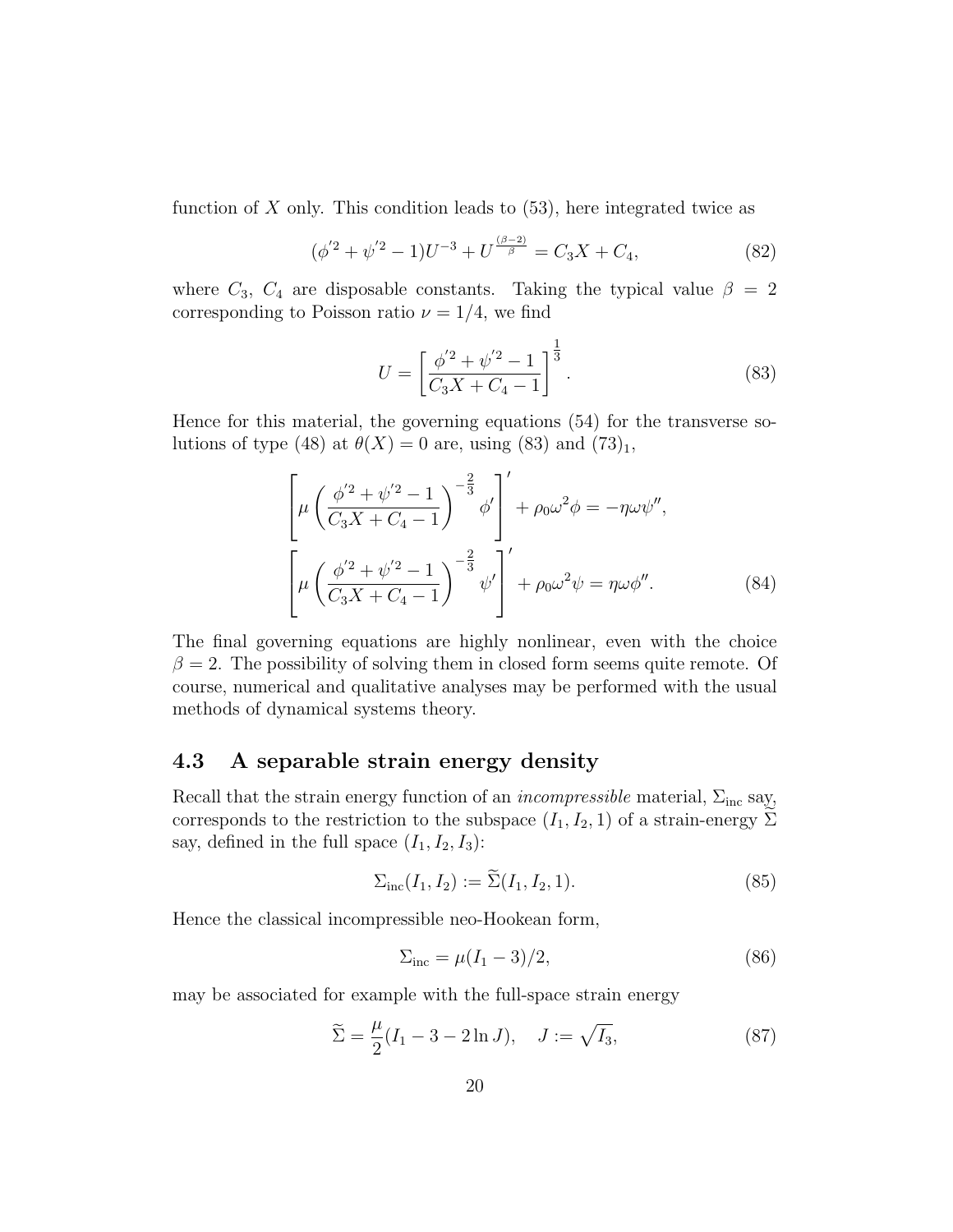often used in the classical molecular theory of rubber [26].

Now, constitutive equations for compressible hyperelastic materials come in many formulations. One of them consists in adding a purely volumetric term  $\Sigma_{\text{vol}}(J)$  say, to a basic strain energy density function  $\Sigma$ , whose restriction (85) is the strain energy function of an incompressible material  $\Sigma_{\text{inc}}$ . Then the final strain energy density for a compressible hyperelastic material can be written as

$$
\Sigma = \widetilde{\Sigma}(I_1, I_2, I_3) + \Sigma_{\text{vol}}(J). \tag{88}
$$

Several models have have been proposed in the literature for this *pure* volumetric part (or bulk term) of the strain energy function. Ogden [48] proposed the form:

$$
\Sigma_{\text{vol}}^{I}(J) = \lambda \beta^{-2} (\beta \ln J + J^{-\beta} - 1),\tag{89}
$$

where  $\lambda$  is the first Lamé modulus and  $\beta$  (> 0) is an empirical parameter. Flory [27] proposed the form

$$
\Sigma_{\text{vol}}^{II}(J) = (c/2)(\ln J)^2,\tag{90}
$$

and Simo and Pister [56], the form

$$
\Sigma_{\text{vol}}^{III}(J) = (c/2)[(J^2 - 1) - \ln J],\tag{91}
$$

which is (89) at  $\beta = -2$ . Recently Bischoff et al. [5] proposed the form

$$
\Sigma_{\text{vol}}^{IV}(J) = \frac{c}{\beta^2} [\cosh \beta (J - 1) - 1]. \tag{92}
$$

In this manner, several strain energy functions may be constructed. As an example, consider the power-law function of Knowles [40],

$$
\Sigma_{\rm inc} = \frac{C}{b} \left[ \left( 1 + \frac{b}{n} (I_1 - 3) \right)^n - 1 \right],\tag{93}
$$

where  $C$ ,  $b$ , and  $n$  are constitutive parameters, all three assumed positive. This simple strain energy captures several important features of rubber-like materials. At  $n = 1$ , it recovers the neo-Hookean form (86); at  $n > 1$  it describes strain-stiffening materials; at  $n < 1$ , strain-softening materials. These hyperelastic properties prove crucial to the understanding of complex phenomena such as dynamic fracture, as shown recently by Buehler et al [7].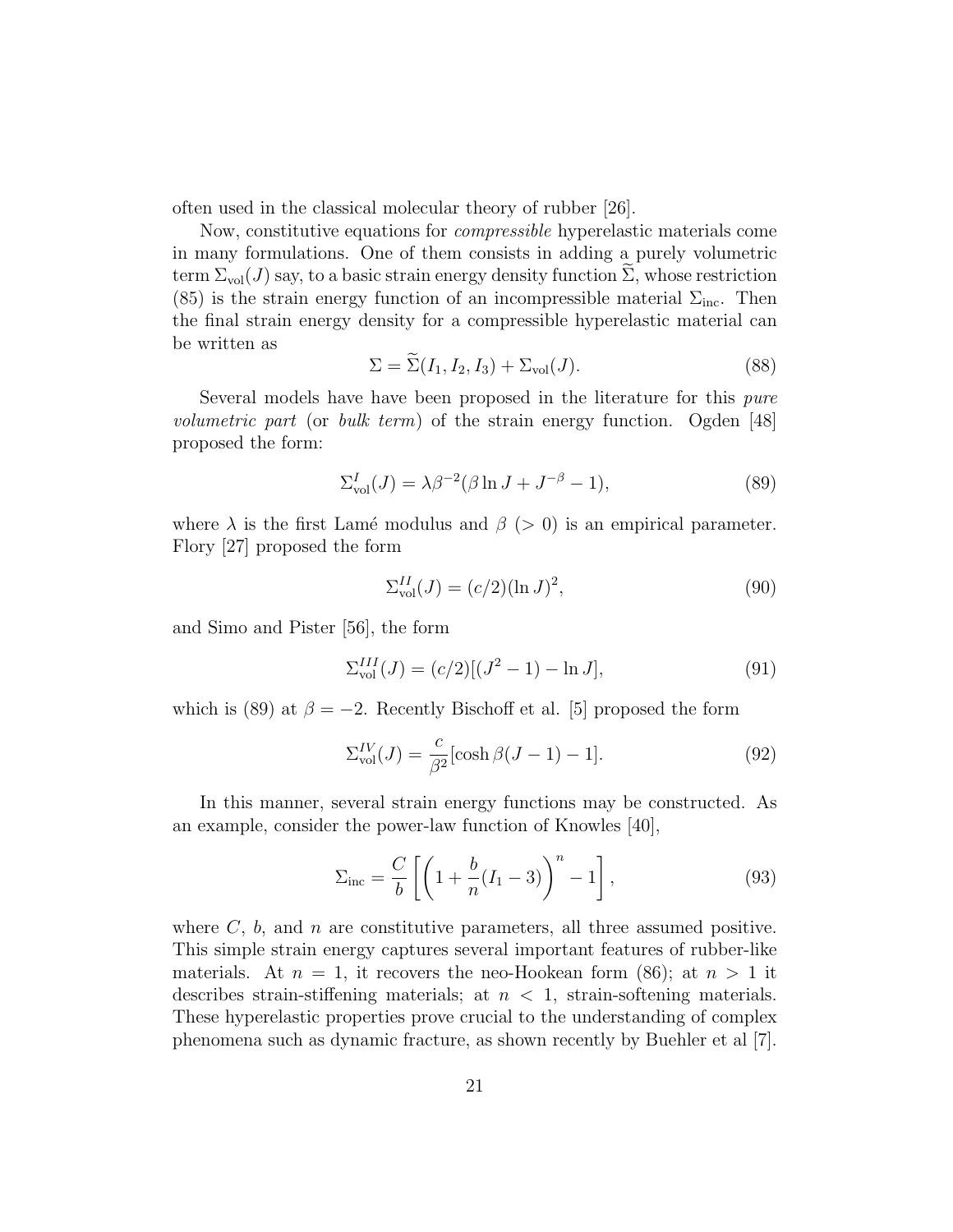Then, using the formulation exposed above, we may construct the following compressible strain energy function

$$
\Sigma = \frac{C}{b} \left[ \left( 1 + \frac{b}{n} (I_1 - 3) \right)^n - 1 \right] - C \ln J + \Sigma_{\text{vol}}(J). \tag{94}
$$

Turning back to the finite amplitude motions of Section II, we find that  $\overline{f}$  $J = \sqrt{I_3} = u_X = U$ , so that  $\Sigma_{\text{vol}}(J) = \Sigma_{\text{vol}}(U)$ , and the functions  $Q_1, Q_2$ defined in (16) are here,

$$
Q_1 = 2C[1 + \frac{b}{n}(U^2 + \Omega^2 - 1)]^{n-1},
$$
  
\n
$$
Q_2 = U^{-1}\Sigma_{\text{vol}}'(U) - CU^{-2}.
$$
\n(95)

In general, the corresponding equations of motion are coupled and rather involved. Consider the special case of the standing waves (42), with the choice  $U(t) = C_2$  ( $C_1 = 0$  in (36)). Then  $\phi(t)$  satisfies (43), which is here

$$
\phi'' + \frac{k^2 \eta}{\rho_0} \phi' + 2 \frac{k^2 C}{\rho_0} [1 + \frac{b}{n} (C_2^2 - 1 + k^2 \phi^2)]^{n-1} \phi = 0.
$$
 (96)

We notice that this equation may admit not only the static solution:  $\phi := 0$ , but also the nontrivial static solutions:

$$
\phi = \pm (1/k)\sqrt{1 - C_2^2 - n/b}.\tag{97}
$$

These solutions are real if and only if  $b(1 - C_2^2) - n > 0$ : when the body is compressed in the X-direction  $(u = C_2X, C_2 < 1)$ , then the solution is real if  $b > n/(1 - C_2^2) > 0$ ; when the body is stretched  $(u = C_2X, C_2 > 1)$ , the solution is not real (recall that Knowles [40] assumed that  $b > 0$  in (93)).

Another important general property of equation (96) is that it can be derived [57] from Lagrangian

$$
\mathcal{L} = \frac{1}{2} e^{\frac{k^2 \eta}{\rho_0} t} [\phi'^2 - \mathcal{V}(\phi)], \tag{98}
$$

where

$$
\mathcal{V}(\phi) = 2\frac{k^2 C}{\rho_0} \int_0^{\phi} [1 + \frac{b}{n}(C_2^2 - 1 + k^2 \zeta^2)]^{n-1} \zeta d\zeta
$$
  
= 
$$
\frac{C}{\rho_0 b} [1 + \frac{b}{n}(C_2^2 - 1 + k^2 \phi^2)]^n.
$$
 (99)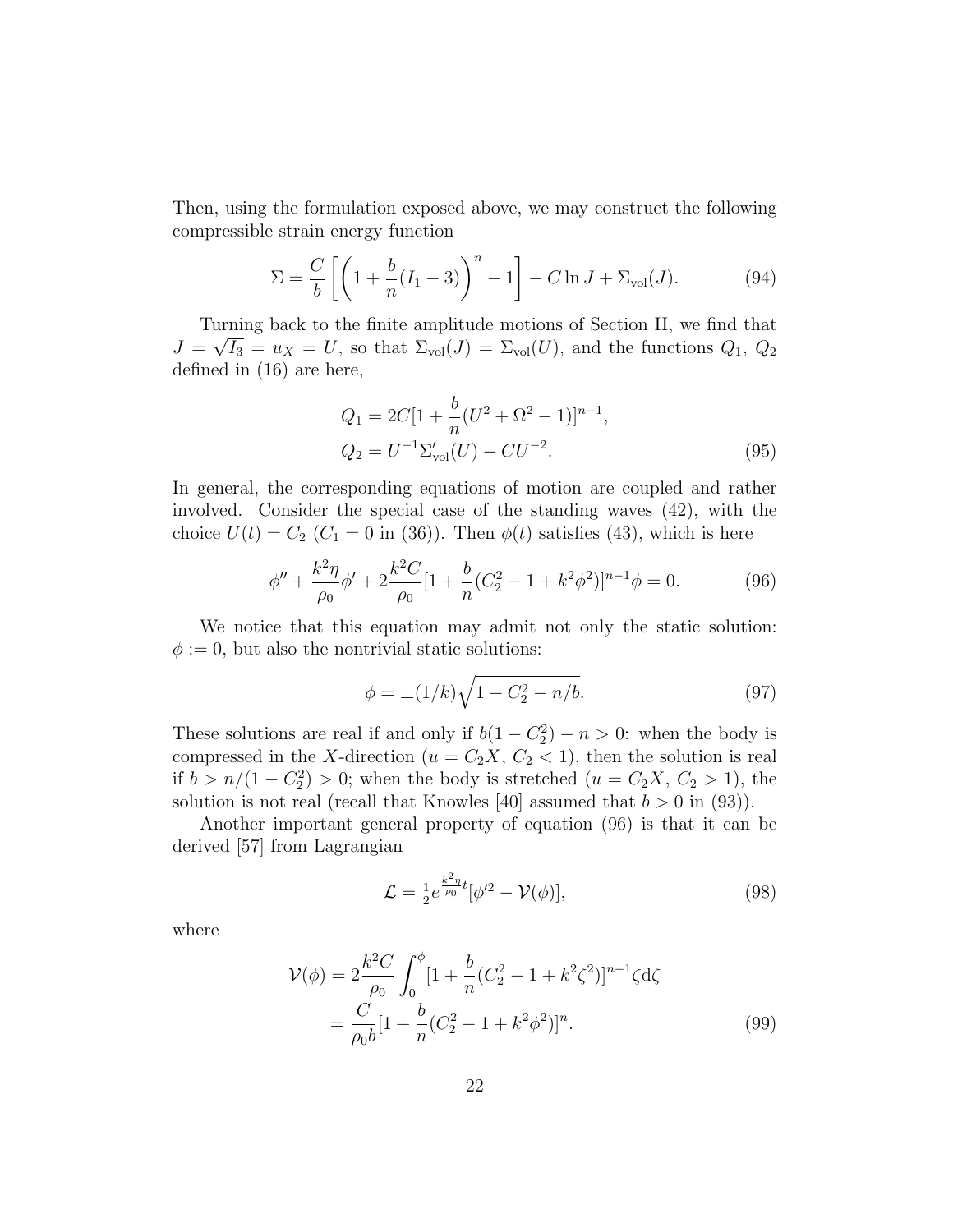As an example we consider a *strain-stiffening material*, by taking  $n = 2$ in (94). Then (96) is a Duffing equation with damping,

$$
\phi'' + \delta\phi' - \beta\phi + \alpha\phi^3 = 0,\tag{100}
$$

where

$$
\delta := \frac{k^2 \eta}{\rho_0}, \quad \beta := \frac{k^2 C}{\rho_0} [b(1 - C_2^2) - 2], \quad \alpha := b \frac{k^4 C}{\rho_0}.
$$
 (101)

Clearly,  $\alpha > 0$ ,  $\delta > 0$ . To make the connection with results by Holmes [37], we impose  $\beta > 0$  also, which happens only when the body is *compressed* in the X-direction ( $u = C_2X, C_2 < 1$ ) and when  $b > 2/(1 - C_2^2)$ . As seen for (100), this equation possesses three fixed points in the phase plane, namely:  $(0, 0)$ , which is a saddle, and  $(\pm \sqrt{\beta/\alpha}, 0)$ , which are two sinks. Holmes [37] showed that equation (101) is locally and globally stable. It follows that as  $t \to \infty$ , our standing waves must approach one of the four wrinkled configurations

$$
\lim_{t \to \infty} v(X, t) = \pm \sqrt{\beta/\alpha} \cos(kX - \theta_0),
$$
  
\n
$$
\lim_{t \to \infty} w(X, t) = \pm \sqrt{\beta/\alpha} \sin(kX - \theta_0),
$$
\n(102)

for almost any initial conditions. As any one of the four final configurations is equivalent to another, we conclude that the material is destabilized by the waves (only some special choices of the initial conditions will lead to the unstressed deformation corresponding to the saddle point  $(0,0)$ ; these special initial conditions are found by computing the corresponding stable manifold in the phase plane, and we refer to Holmes [37] for the details.)

The situation described here can be extended to all positive integers  $n$ , because the leading of nonlinearity of the potential  $\mathcal{V}(\phi)$  in (99) is  $\phi^{2n}$  so that the leading order of nonlinearity in the resulting differential equation is always to an odd integer power. We also point out that for a given b, an increasing  $n$  requires a decreasing  $C_2$  for the appearance of the fixed points (97) that is, a greater compressive stretch in the X-direction. This is in agreement with the "physical" expectation that the stiffer a material is, the harder it is to destabilize it.

For non-integer powers  $n$ , the situation is more complex because destabilizing configurations may or may not appear in the case of strain-hardening materials  $(n > 1)$  and in the case of strain-softening materials  $(n < 1)$ . Obviously the dynamical systems uncovered here are susceptible to a more complete and more careful analysis than the one provided, which may reveal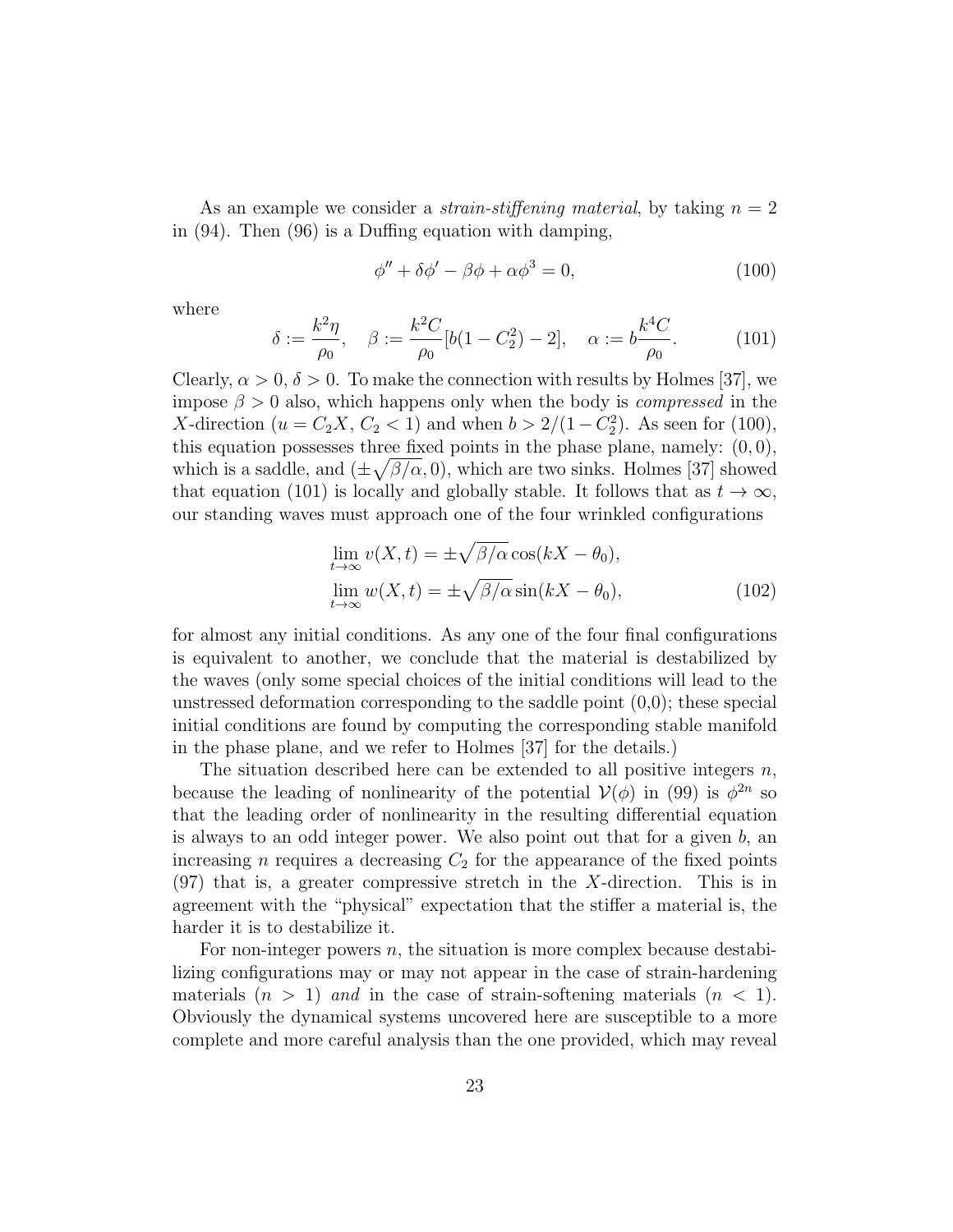even richer behaviors than those already described, such as for example the appearance of parametric resonance; these aspects are however beyond the scope of the present paper.

Finally, we note that the instability evoked in this Subsection is somewhat reminiscent of the buckling of an elasticita under a compressive load, but we point out several differences. The buckling of an elastica is a phenomenon related to geometrical non-linearities, whereas our instability is due to constitutive non-linearities; in an elastica, more than one inflexion may occur whereas here, we could multiply instabilities only by considering a multiple well strain energy function (and such a strain energy is not usual for the modeling of soft tissues and elastomers); for an elastica, the stability of the various fixed points must be examined thoroughly, whereas here, the stability of such points comes out directly from our dynamical approach.

### 4.4 Fourth-order elasticity

In the linearized theory of "small-but-finite" amplitude waves, the strain energy function must be expanded up to the fourth order in the strain, in order to reveal nonlinear shear waves [59]. In that framework, Murnaghan's expansion [46] is often used (see for instance Porubov [52]):

$$
\Sigma = \frac{\lambda + 2\mu}{2} i_1^2 - 2\mu i_2 + \frac{l + 2m}{3} i_1^3 - 2mi_1 i_2 + ni_3 + \nu_1 i_1^4 + \nu_2 i_1^2 i_2 + \nu_3 i_1 i_3 + \nu_4 i_2^2,
$$
\n(103)

where  $\lambda$ ,  $\mu$  are the Lamé moduli, l, m, n are the third-order moduli, and  $\nu_1, \nu_2, \nu_3, \nu_4$  are the fourth-order moduli (other notations exist: see Norris [47] for the connections). In this expansion, we used the first three principal invariants  $i_1$ ,  $i_2$ ,  $i_3$  of **E**, the Green-Lagrange strain tensor; they are related to the first three principal invariants  $I_1$ ,  $I_2$ ,  $I_3$  of **B** defined in (4) by the relations [4],

$$
I_1 = 2i_1 + 3,
$$
  
\n
$$
I_2 = 4i_1 + 4i_2 + 3,
$$
  
\n
$$
I_3 = 2i_1 + 4i_2 + 8i_3 + 1.
$$
\n(104)

By chain rule differentiation, we find that the functions  $Q_1$  and  $Q_2$  defined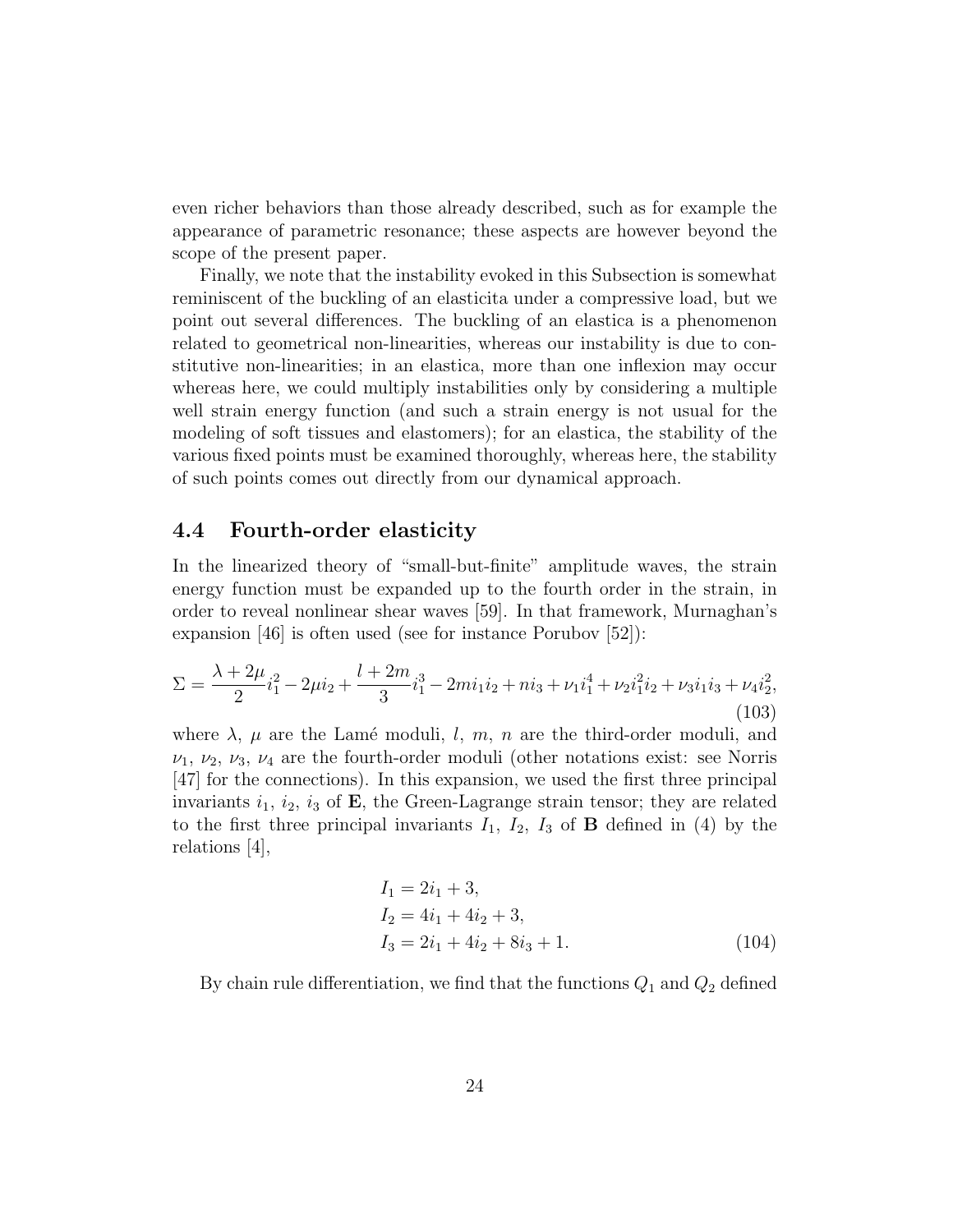in (16) are here,

$$
Q_1 = \mu + (\lambda + 2\mu + m)i_1 + (l + 2m - \frac{\nu_2}{2})i_1^2
$$
  
 
$$
- (2m + \nu_4)i_2 + 4\nu_1i_1^3 + 2\nu_2i_1i_2 + \nu_3i_3,
$$
  
\n
$$
Q_2 = -\mu - mi_1 + \frac{\nu_2}{2}i_1^2 + \nu_4i_2,
$$
\n(105)

where now  $i_1$ ,  $i_2$ ,  $i_3$  are found from (104) and (21) as

$$
i_1 = (U^2 + \Omega^2 - 1)/2, \quad i_2 = -\Omega^2/4, \quad i_3 = 0.
$$
 (106)

Several comments are in order at this point. First of all, we recall that the equations corresponding to (15) for third-order elasticity (without dissipation) were first derived by Gold'berg [29] in 1960.

Then we note that recently there has been a renewed interested in fourthorder elasticity following experiments on the nonlinear acoustic properties of soft tissue-like solids [20]. Hence Hamilton et al. [32] proposed the following reduced version of the expansion (103), suitable when the relative portion of energy stored in compression is negligible, as is expected for shear deformations and motions of soft tissues,

$$
\Sigma = -2\mu i_2 + n i_3 + \nu_4 i_2^2. \tag{107}
$$

In this case, the functions  $Q_1$  and  $Q_2$  defined in (16) simplify to

$$
Q_1 = -Q_2 = \mu - \nu_4 i_2 = \mu + \nu_4 \Omega^2 / 4, \qquad (108)
$$

and we check at once that the longitudinal equation of motion  $(15)<sub>1</sub>$  becomes a trivial identity in the purely elastic case ( $\zeta = \chi = \eta = 0$ ), because here  $Q_1 + Q_2 = 0.$ 

Finally, we also notice that the theories of third- and fourth-order elasticity have been used to study bulk solitons propagation in elastic materials. For instance, Hao and Marris [33] discuss the issue of acoustic solitons from both experimental and theoretical points of view; they consider the possibility to produce KdV solitons by adding a fourth-order spatial derivative to the longitudinal wave equation and by performing some *ad hoc* approximations.

The general expressions (103), (105), and (106) yield quite complicated equations of motion. If for example we restrict our attention to the standing waves (42), we find that the polynomial nonlinearity of the resulting ordinary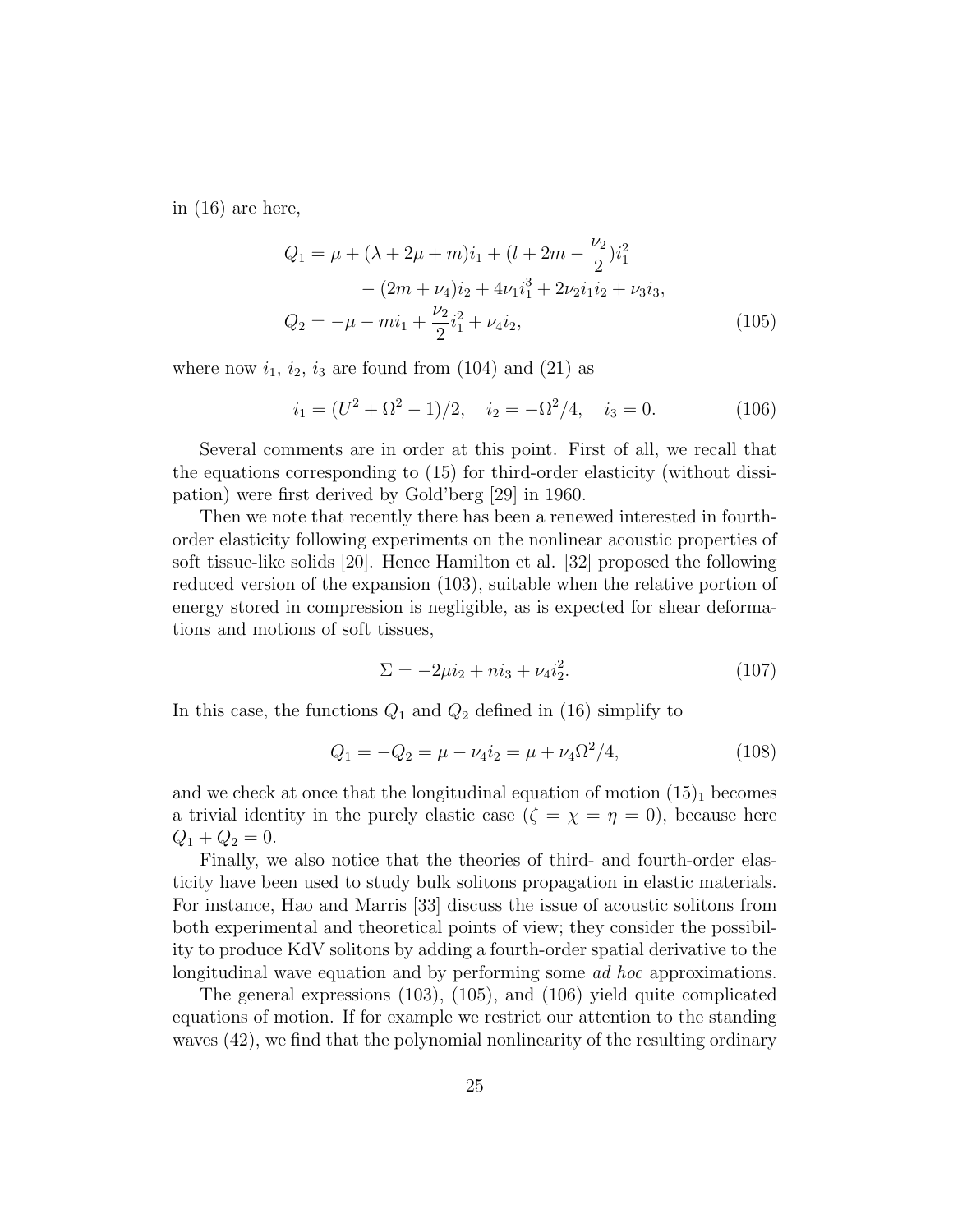differential equation is of the fifth order for third-order elasticity, and of seventh order for fourth-order elasticity. If we further restrict our attention to the reduced expansion (107) we find that equation (43) reduces to a damped Duffing equation,

$$
\phi'' + \frac{\eta k^2}{\rho_0} \phi' + \frac{k^2}{4\rho_0} (4\mu + k^2 \nu_4 \phi^2) \phi = 0.
$$
 (109)

This equation is characterized by a positive linear stiffness and therefore the peculiar behavior found in the previous sub-section for some power-law materials is *ruled out.* For completeness, we point out that Holmes and Rand [38] computed an approximate solution of equation (109), using the method of averaging.

## 5 Concluding Remarks

We studied the propagation of finite amplitude waves in a general nonlinear elastic material, with dissipation taken into account by means of a simple mechanism of differential type. We showed that the general equations of motion admit some beautiful and most interesting reductions to ordinary differential equations, using a direct method based on complex functions. Clearly, these reductions are a consequence of the inherent symmetrical structure of the balance and constitutive equations and may therefore be recovered also by the standard methods of group analysis; we argue however that our direct method is more simple and more revealing from a mechanical point of view. Moreover, our results complement and generalize the well-known results of Carroll in various directions, as already pointed out in the Introduction; they also emphasize the analogy between Carroll's solutions and some exact solutions proposed for nonlinear strings by Rosenau and Rubin [53].

The solutions provided here can be used not only as benchmarks for the more complicated numerical analysis required in "real life" applications, but also for a better understanding of the mechanical properties and of the mathematical structure of various usual models. These advantages were highlighted in the discussion on standing waves solutions conducted in Section III. There, we focused much of the discussion on the special case of standing waves for the sake of simplicity and brevity, but it is clear that our general methods of investigation can be applied to all the ordinary differential equations that were derived.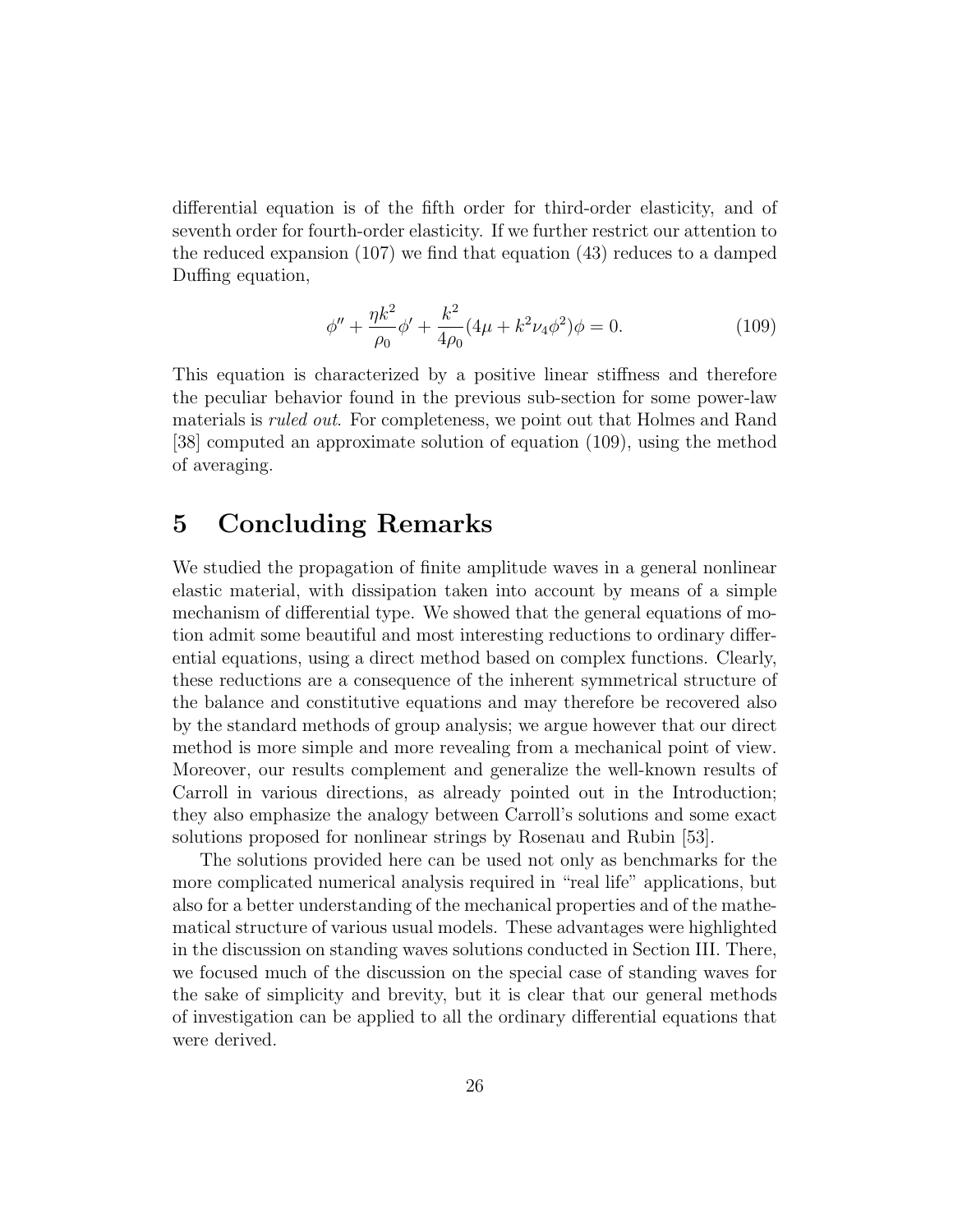One of the important findings uncovered by the analysis of our solutions is the possibility to predict the appearance of highly symmetric wrinkles in an elastic medium compressed longitudinally. This phenomenon has been observed experimentally by several researchers when, for example, a hard film is deposited on a soft material and put under compressive strain [39]. Our analysis showed that these wrinkles may indeed appear when the compression parameter satisfies some simple inequalities; it also showed that the detailed viscoelastic behavior of the material is unimportant because of the highly attracting nature of the wrinkled states of deformations. We note of course that our solutions have a higher symmetry than the patterns usually observed in experiments, probably because our solutions are characterized by strong invariance and because they are bulk solutions, in contrast to the half-space geometry generally used in experiments. Despite these limitations, we found that these solutions are compatible with the relatively simple nonlinear power-law strain energy density whereas weak non-linear theories (up to the fourth-order) are not adequate to predict these features.

Our approach allowed a direct and complete comparison of the models used in nonlinear acoustics and in continuum mechanics. It was seen that although the popular weak nonlinear theories are often used to study some special features of wave propagation, a consequence of their polynomial nature is that they cannot contain all the necessary information of the general constitutive theory.

Last but not least, we gave some explicit solutions to some models of compressible hyperelasticity. New exact solutions are always welcomed and valuable additions to the short list of exact solutions found in the literature.

We conclude by pointing out that several generalizations of our results are possible in principle. For instance, the consideration in polar coordinates of a wave propagating in the radial direction coupled to two shear waves in the axial and azimuthal direction is one of such possible generalizations. In this case the following class of motions is considered

$$
r = r(R, t), \quad \theta = \Theta + g(R, t), \quad z = Z + u(R, t), \tag{110}
$$

where  $(R, \Theta, Z)$  are cylindrical polar coordinates associated with the undeformed configuration and  $(r, \theta, z)$  are cylindrical polar coordinates associated with the deformed configuration. It is possible to show that from  $(110)$  and the corresponding kinematical quantities of interest, the equations of motion may be reduced to a set of three partial differential equations, similar to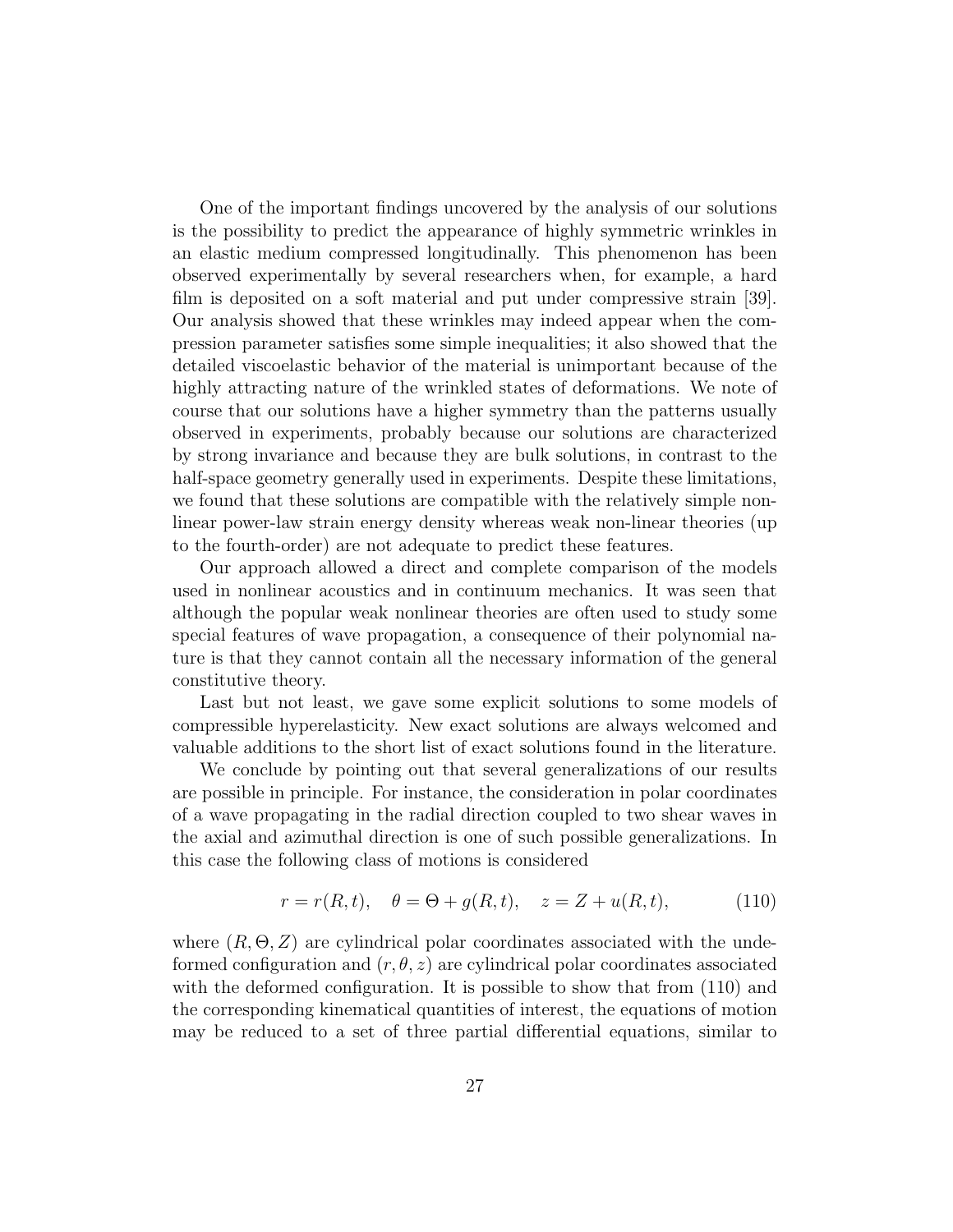what we did for the motions  $(10)$  in  $(15)$ . Unfortunately, it seems that in this case the equations of motion do not allow general solutions in separable form, as was the case in Section III for the equations (15)). Of course, we do not exclude that for special classes of materials, it is possible to find some classes of wave solutions (see for example [31] for compressible materials and [28] for incompressible materials).

# References

- [1] S.S. Antman, Nonlinear Problems of Elasticity (Springer, New York, 2004).
- [2] S.S. Antman and T.I. Seidman, The parabolic-hyperbolic system governing the spatial motion of nonlinearly viscoelastic rods, Arch. Ration. Mech. Analysis 175 (2005) 85–150.
- [3] P.J. Blatz and W.L. Ko, Application of finite elasticity to the deformation of rubbery materials, Trans. Soc. Rheol. 6 (1962) 223–251.
- [4] M.F. Beatty, Topics in finite elasticity: Hyperelasticity of rubber, elastomers, and biological tissues - with examples, Appl. Mech. Rev. 40 (1987) 1699–1733.
- [5] J.E. Bischoff, E.M. Arruda, and K. Grosh, A new constitutive model for the compressibility of elastomers at finite deformations, Rubber Chem. Tech. 74  $(2001)$  541–559.
- [6] Ph. Boulanger, M. Hayes, and C. Trimarco, Finite-amplitude waves in deformed Hadamard elastic materials, Geophys. J. Int. 118 (1994) 447– 458.
- [7] M.J. Buehler, F.F. Abraham, and H. Gao, Hyperelasticity governs dynamic fracture at a critical length scale, Nature 426 (2003) 141–146.
- [8] G.P. Carman and M.S. Cramer, Nonlinearity parameters for pulse propagation in isotropic elastomers, J. Acoust. Soc. Am. **91** (1992) 39–51.
- [9] M.M. Carroll, Some results on finite amplitude elastic waves, Acta Mech. 3 (1967) 167–181 .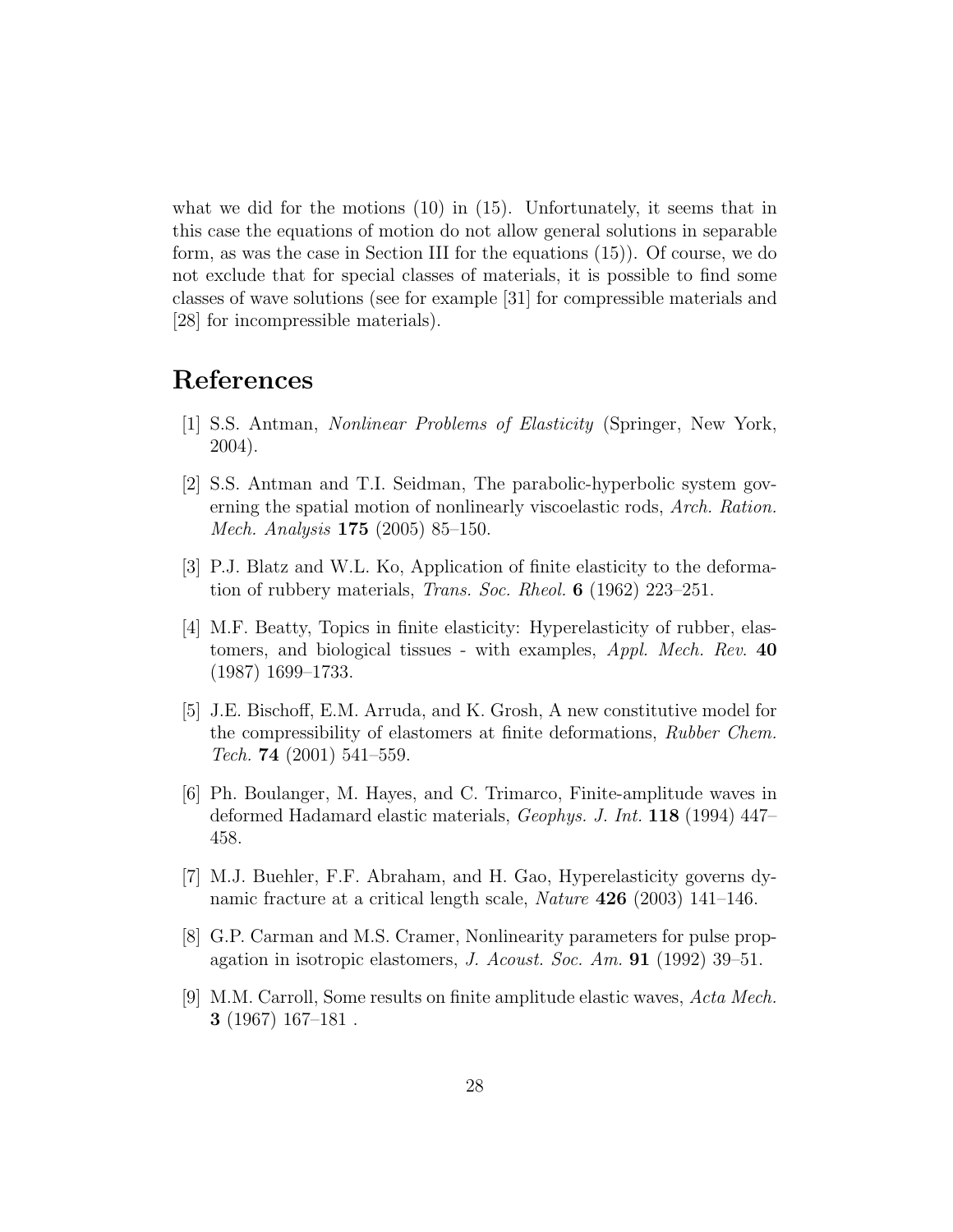- [10] M.M. Carroll, Oscillatory shearing of nonlinearly elastic solids, Z. angew. Math. Phys. 25 (1974) 83–88 .
- [11] M.M. Carroll, Plane elastic standing waves of finite amplitude, J. Elast. 7 (1977) 411–424.
- [12] M.M. Carroll, Finite amplitude standing waves in compressible elastic solids, J. Elast. 8 (1978) 323–328 .
- [13] M.M. Carroll, Reflection and transmission of circularly polarized elastic waves of finite amplitude, J. Appl. Mech. 46 (1979) 867–872.
- [14] M.M. Carroll, Unsteady homothermal motions of fluids and isotropic solids, Arch. Ration. Mech. Analysis 53 (1974) 218–228.
- [15] M.M. Carroll, Plane circular shearing of incompressible fluids and solids, Q. J. Mech. Appl. Math. 30 (1977) 223–234.
- [16] J.H. Curran and M.M. Carroll, Sinusoidal shearing of liquid crystals, Int. J. Eng. Sci. 18 (1980) 971–977.
- [17] M.M. Carroll, On circularly-polarized nonlinear electromagnetic waves, Q. Appl. Math. 25 (1967) 319–323.
- [18] M.M. Carroll and M.F. McCarthy, Finite amplitude wave propagation in magnetized perfectly electrically conducting elastic materials, In: Elastic Wave Propagation, M.F. McCarthy and M.A. Hayes, eds. (Elsevier, North-Holland, 1989) pp. 615–621.
- [19] C. Carstensen and G. Dolzmann, Time-space discretization of the nonlinear hyperbolic system  $u_{tt} = \text{div}(\sigma(Du) + Du_t)$ , SIAM J. Numer. Analysis 42 (2004) 75–89.
- [20] S. Catheline, J.L. Gennisson, and M. Fink, Measurement of elastic nonlinearity of soft solid with transient elastography, J. Acoust. Soc. Am. 114 (2003) 3087–3091.
- [21] P. Chadwick, Continuum Mechanics (Dover, New York, 1999).
- [22] P.J. Chen, Growth and decay of waves in solids, in: C.A. Truesdell (ed.) Handbuch der Physik, Vol. VIa/3 (Springer, New York, 1973).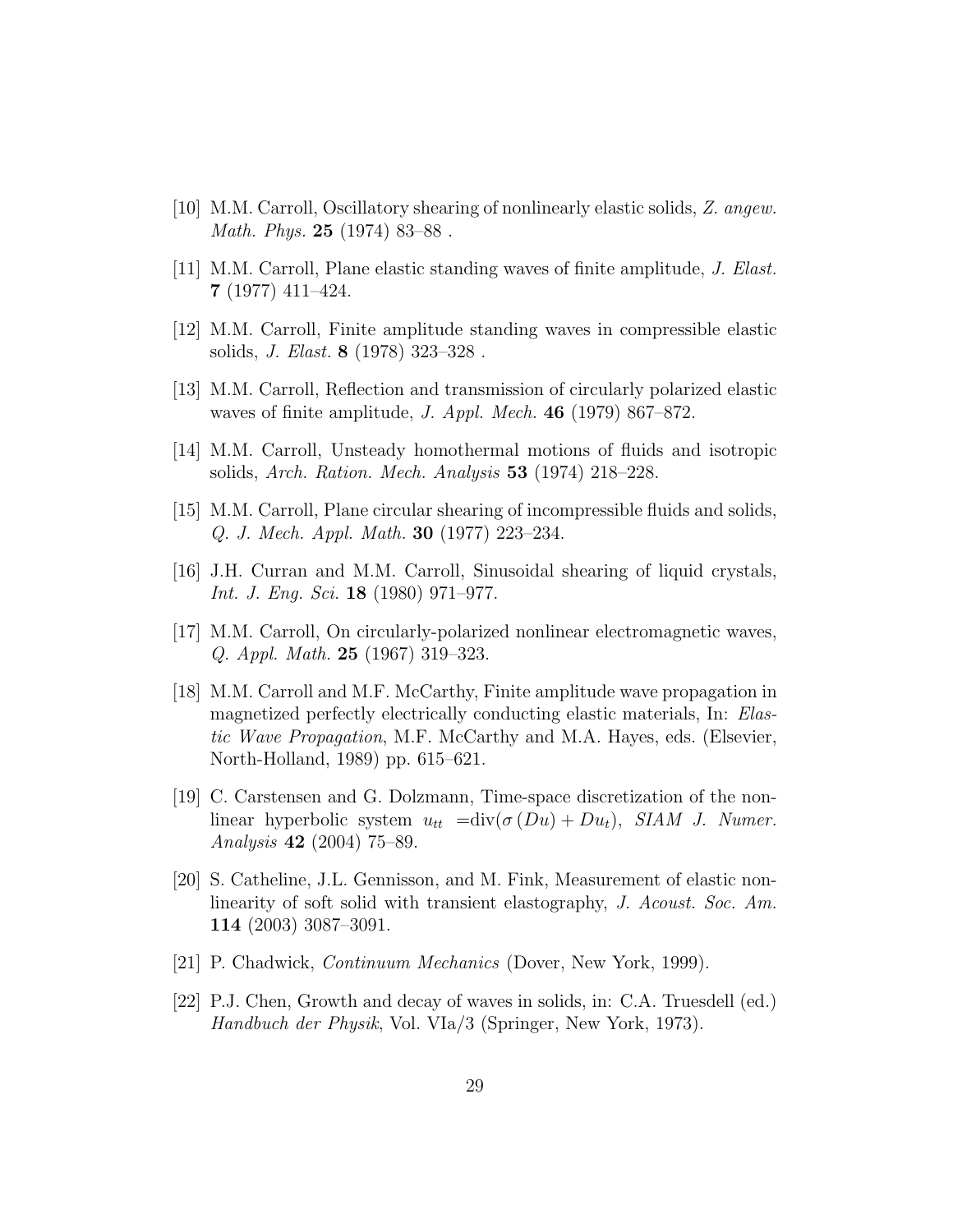- [23] C.M. Dafermos, Hyperbolic Conservation Laws in Continuum Physics, (Springer, New York, 2000).
- [24] M. Destrade and G. Saccomandi, Finite amplitude inhomogeneous waves in Mooney-Rivlin viscoelastic solids, Wave Motion 40 (2004) 251–262.
- [25] M. Destrade and G. Saccomandi, Some results on finite amplitude elastic waves propagating in rotating media, Acta Mech. 173 (2004) 19–31.
- [26] B. Erman, Molecular aspects of rubber elasticity, in: G. Saccomandi and R.W. Ogden (eds.) Mechanics and Thermomechanics of Rubberlike Solids, CISM Lecture Notes 452 (Springer, New York, 2004).
- [27] P.J. Flory, Thermodynamic relations for high elastic materials, Trans. Faraday Soc. 57 (1961) 829–838.
- [28] R.L. Fosdick and G.P. Macsithigh, Shearing motions and the formation of shocks in an elastic circular tube, Q. Appl. Math. 38 (1980) 191–207.
- [29] Z.A. Gold'berg, Interaction of plane longitudinal and transverse wave, Akusticheskii Zhurnal 6 (1960) 307–310.
- [30] J. Hadamard, Leçons sur la Propagation des Ondes et les Equations de l'Hydrodynamique (Hermann, Paris, 1903).
- [31] J.B. Haddow and R.J. Tait, A note on the propagation of finite amplitude shear waves on a hyperelastic solid, ASME J. Appl. Mech. 53 (1986) 470–471.
- [32] M.F. Hamilton, Y.A. Ilinski, and A.A. Zabolotskaya, Separation of compressibility and shear deformation in the elastic energy density, J. Acoust. Soc. Am. 116 (2004) 41–44.
- [33] H.Y. Hao and H..J. Marris, Experiments with acoustic solitons in crystalline solids, *Phys. Rev. B* **64** (2001) 064302.
- [34] M.A. Hayes and G. Saccomandi, Finite amplitude transverse waves in special incompressible viscoelastic solids, J. Elast. 59 (2000) 213–225.
- [35] M.A. Hayes and G. Saccomandi, Finite amplitude waves superimposed on pseudoplanar motions for Mooney-Rivlin viscoelastic solids, Int. J. Nonlinear Mech. 37 (2002) 1139–1146.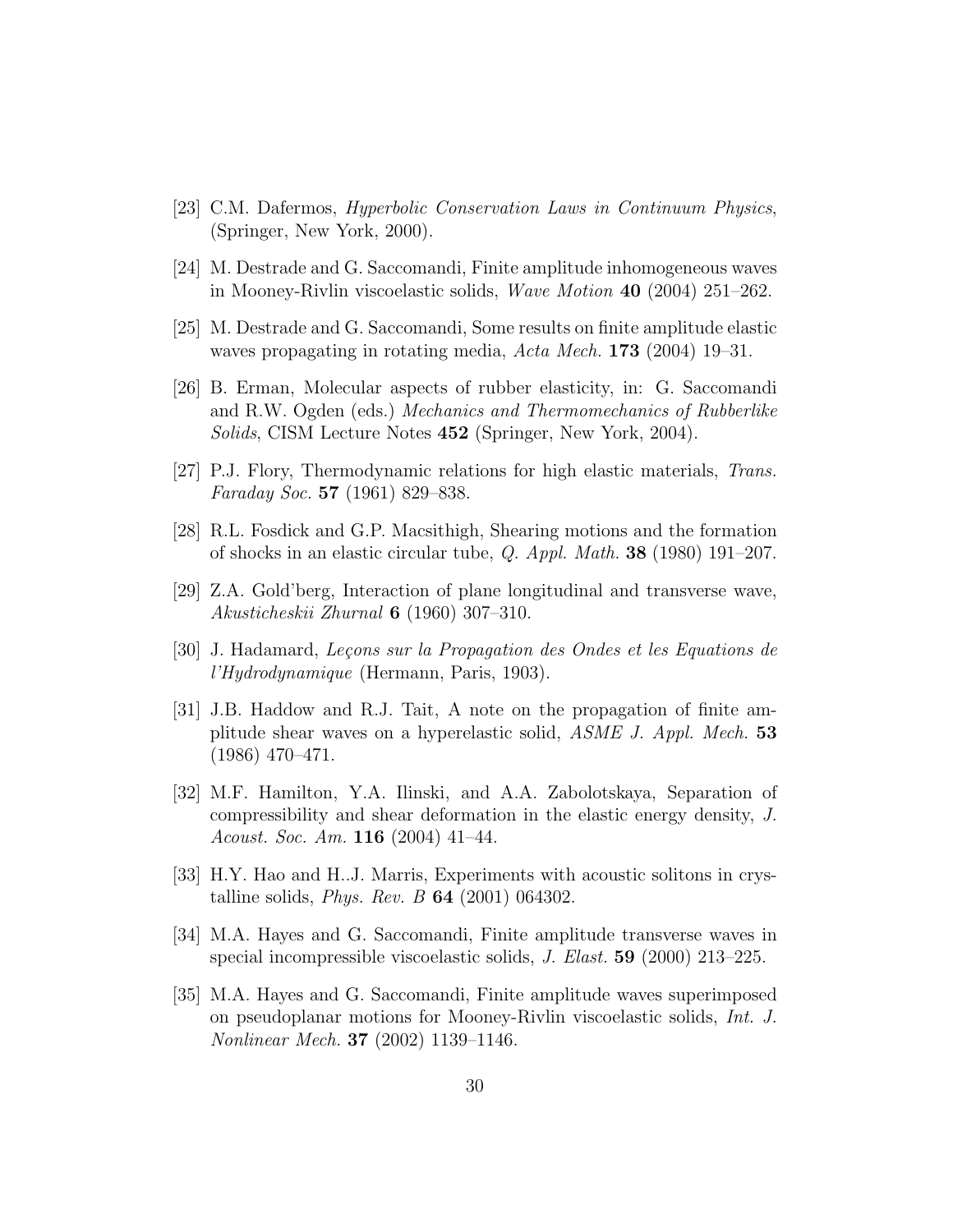- [36] M.A. Hayes and G. Saccomandi, Antiplane shear motions for viscoelastic Mooney-Rivlin materials, Q. J. Mech. Appl. Math. 57 (2004) 379–392.
- [37] P. Holmes, A nonlinear oscillator with a strange attractor, Phil. Trans. Roy. Soc. London A 292 (1979) 419–448.
- [38] P. Holmes and R. Rand, The bifurcations of Duffing's equation: an application of catastrophe theory, J. Sound Vibr. 44 (1976) 237–253.
- [39] Z. Huang, W. Hong, and Z. Suo, Evolution of wrinkles in hard films on soft substrates, Phys. Rev. E 70 (2004) 030601.
- [40] J. Knowles, The finite anti-plane shear field near the tip of a crack for a class of incompressible elastic solids, Int. J. Fract. 13 (1977) 611–639.
- [41] O. Kramer, S. Hvidt, and J.D. Ferry, Dynamical mechanical properties in: J.M. Mark, B.Erman, and F. Eirich (eds.) Science and Technology of Rubber (Academic Press, San Diego, 1994).
- [42] F. John, Plane elastic waves of finite amplitude. Hadamard materials and Harmonic materials, Comm. Pure Appl. Math. 19 (1966) 309–341.
- [43] L.D. Landau and E.M. Lifshitz, Theory of Elasticity (Pergamon, New York, 1986).
- [44] M. Levinson and I.W. Burgess, A comparison of some simple constitutive relations for slightly compressible rubber-like materials, Int. J. Mech. Sci. 13 (1971) 563–572.
- [45] G.A. Maugin, Nonlinear Waves in Elastic Crystals (University Press, Oxford, 1999).
- [46] F.D. Murnaghan, Finite Deformation of an Elastic Solid (John Wiley: New York, 1951).
- [47] A. Norris, Finite amplitude waves in solids, In: M.F. Hamilton and D.T. Blackstock (eds.) Nonlinear Acoustics (Academic Press, San Diego, 1999) pp. 263–277.
- [48] R.W. Ogden, Large deformation isotropic elasticity: on the correlation of theory and experimental for compressible rubberlike solids, Proc. R. Soc. Lond. A **328** (1972) 567–583.